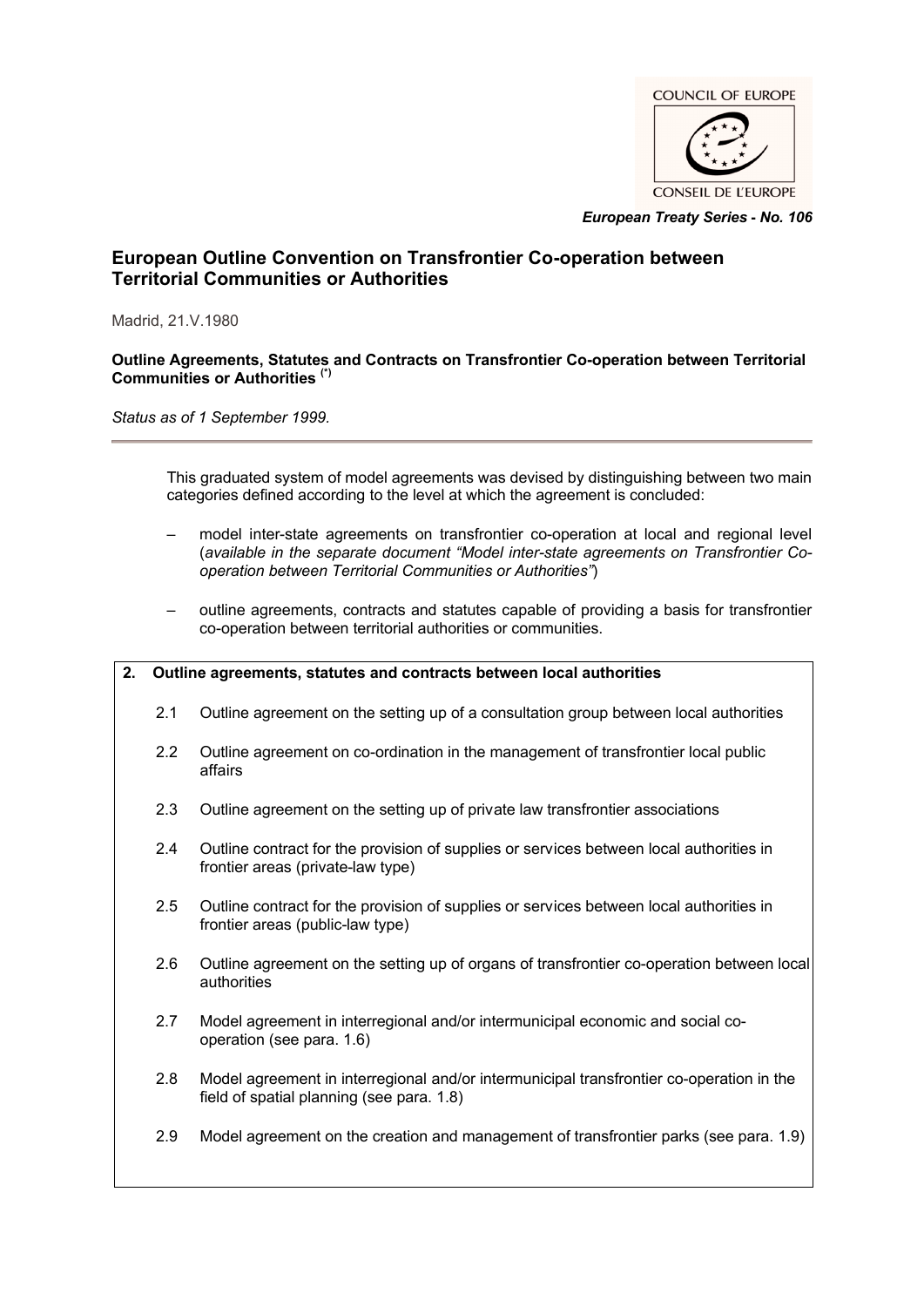- 2.10 Model agreement on the creation and management of transfrontier rural parks (see para. 1.10)
- 2.11 Model agreement on the creation and management of transfrontier parks between private law associations
- 2.12 Model agreement between local and regional authorities on the development of transfrontier co-operation in civil protection and mutual aid in the event of disasters occuring in frontier areas
- 2.13 Model agreement on transnational co-operation between schools and local communities
- 2.14 Model agreement on the institution of a transfrontier school curriculum
- 2.15 Model agreement on transfrontier or interterritorial co-operation concerning land use along transfrontier rivers
- 2.16 Model agreement on transfrontier co-operation establishing the statutes of a transfrontier co-operation grouping having legal personality and Appendix

 $\mathcal{L}$  $\overline{(*)}$  As stated in Article 3, first paragraph, second sub-paragraph, of the Convention, the model and outline agreements, statutes and contracts are intended for guidance only and have no treaty value.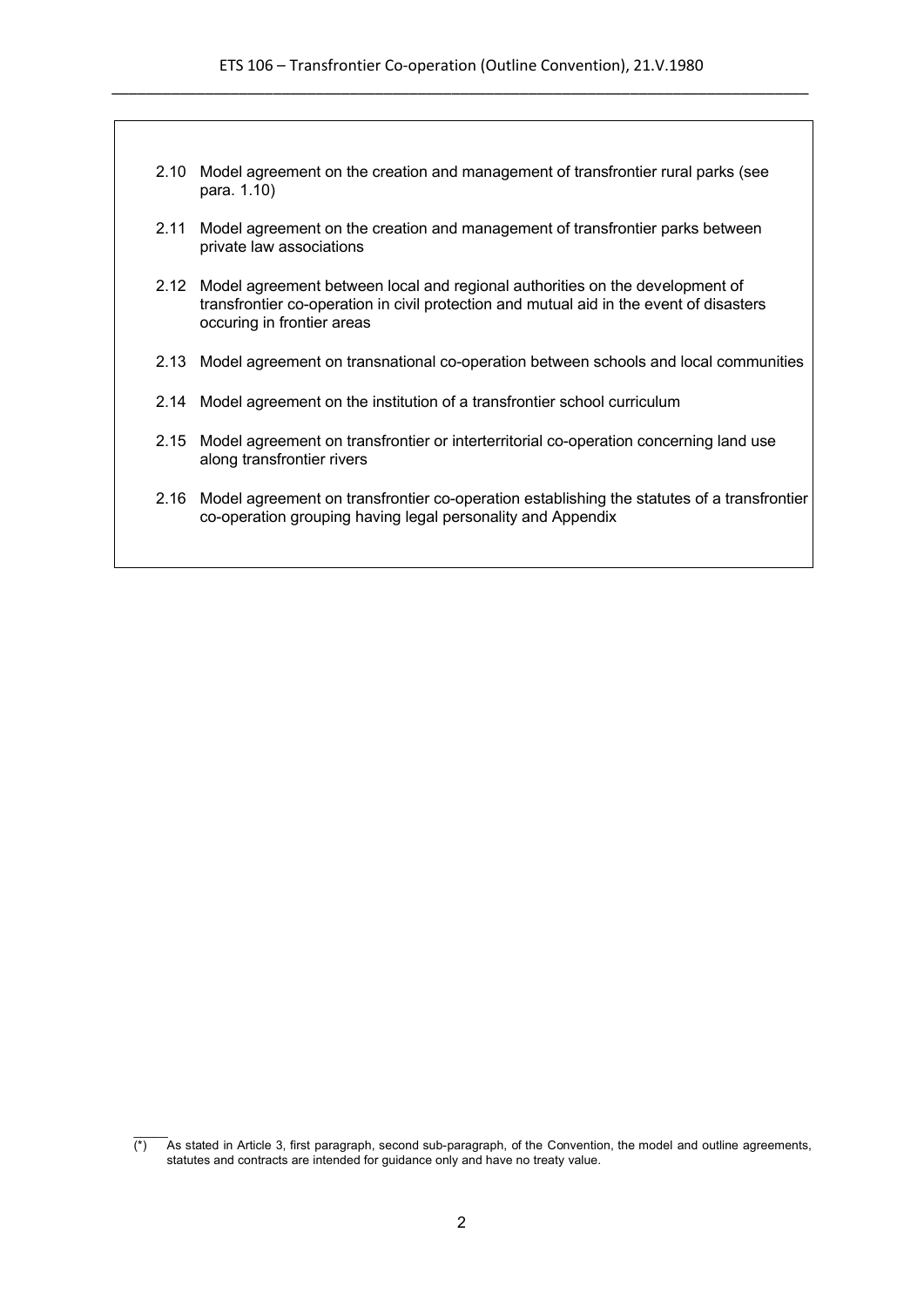# **2. Outline agreements, statutes and contracts between local authorities**

#### *Introductory note*

#### **Outline agreements, contracts and statutes intended for local authorities**

Like States, local authorities could be offered a choice of agreements and contracts. In fact, such a choice already exists in a number of countries, as is shown by the appreciable volume of documentation on agreements concluded that has already been assembled.

The proposed system comprises six outline agreements, contracts and statutes corresponding to different degrees and formulae of local transfrontier co-operation. According to the scope and state of national legislation, these outlines may either be put to immediate use or may be subordinated to the adoption of an inter-state agreement governing their use.

In general, the conclusion of inter-state agreements, even when it does not seem absolutely essential, could help to clarify the conditions on which these agreements may be used by the local authorities. In any event, the conclusion of an inter-state agreement would seem to be a prerequisite for recourse to the agreement numbered 2.6 (transfrontier co-operation organs).

This system of outline agreements intended for local authorities corresponds to the model inter-state agreements. Reference is made to the inter-state agreements in the introductory note to each outline.

It is then possible to integrate the agreements and organs set up at local level, into the structures of transfrontier consultation to be set up at regional or national level. For example, the local liaison committees (outline 2.1) could be integrated into the structure of the Commissions, Committees and working parties stipulated in the model inter-state agreement on regional transfrontier consultation (1.2).

Also, these models have been designed on a schematic basis, as it was not possible to take a global view of all the problems that could arise in each particular case. The outlines are a valuable guide, but may be amended according to the needs encountered by the local authorities using them.

Likewise, local authorities must determine means of encouraging citizen participation in transfrontier consultation in the socio-cultural sphere. Such participation would certainly overcome the psychological obstacles sometimes seriously impeding transfrontier cooperation. Consultation, supported by public interest, would also benefit from a solid foundation. One way of encouraging public participation would be to have recourse to an association. Thus, one of the outlines (2.3) concerns the setting up of a private law association.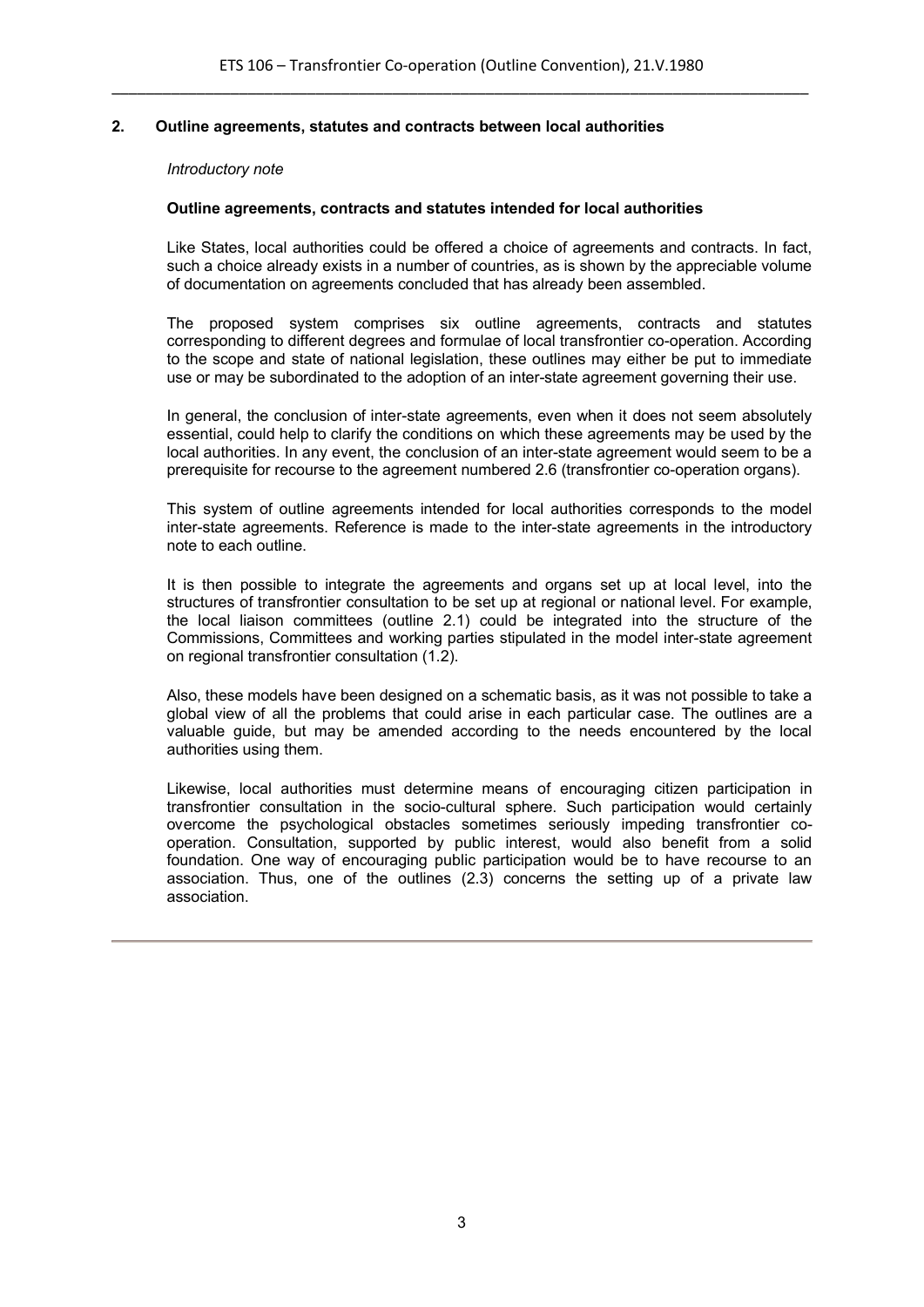# **2.1 Outline agreement on the setting up of a consultation group between local authorities**

*Introductory note*: Normally, the creation of such a group is possible without the need for interstate agreements. There are numerous examples of such a possibility. However, if legal or other uncertainties exist, an inter-state agreement would provide the conditions under which such consultation could be used (see model agreement 1.3).

#### *Purpose of the group and headquarters*

# **Article 1**

The local authorities Parties to this Agreement undertake to co-ordinate their efforts in the following fields within their powers (specify the field(s) of responsibility or refer to local problems"). this purpose, they hereby establish a Consultation Group, hereinafter referred to as "the Group", with headquarters at .............

The Group's function shall be to ensure the exchange of information, co-ordination and consultation between its members in the fields specified in the preceding sub-paragraph. The member authorities undertake to supply it with all information necessary for the discharge of its function and to consult each other, via the Group, prior to the adoption of decisions or measures affecting the fields specified above.

#### *Membership*

#### **Article 2**

Each participating local authority shall be represented in the Group by a delegation of ... members appointed by it. Each delegation may, with the Group's agreement, be accompanied by representatives of private socio-economic bodies and by experts (this alternative excludes entities other than local authorities from membership, which distinguishes this arrangement from the private law association dealt with under 2.3).

Possible variant: The number of members in each delegation may vary. Membership shall be open to local and regional authorities, socio-economic groups and private persons subscribing to this agreement. The Group shall decide on the admission of new members. Each delegation may, with the Group's agreement, be accompanied by representatives of private bodies and by experts.

#### *Terms of reference*

#### **Article 3**

The Group may deliberate on all matters specified in Article 1. All questions on which a consensus is reached, and recommendations which the Group decides to make to the relevant authorities or groups, shall be recorded in the minutes.

The Group shall be authorised to commission studies and investigations on matters within its competence.

#### **Article 4**

The members of the Group may agree to entrust the Group with the execution of certain welldefined practical duties. The Group may also carry out any tasks entrusted to it by other agencies.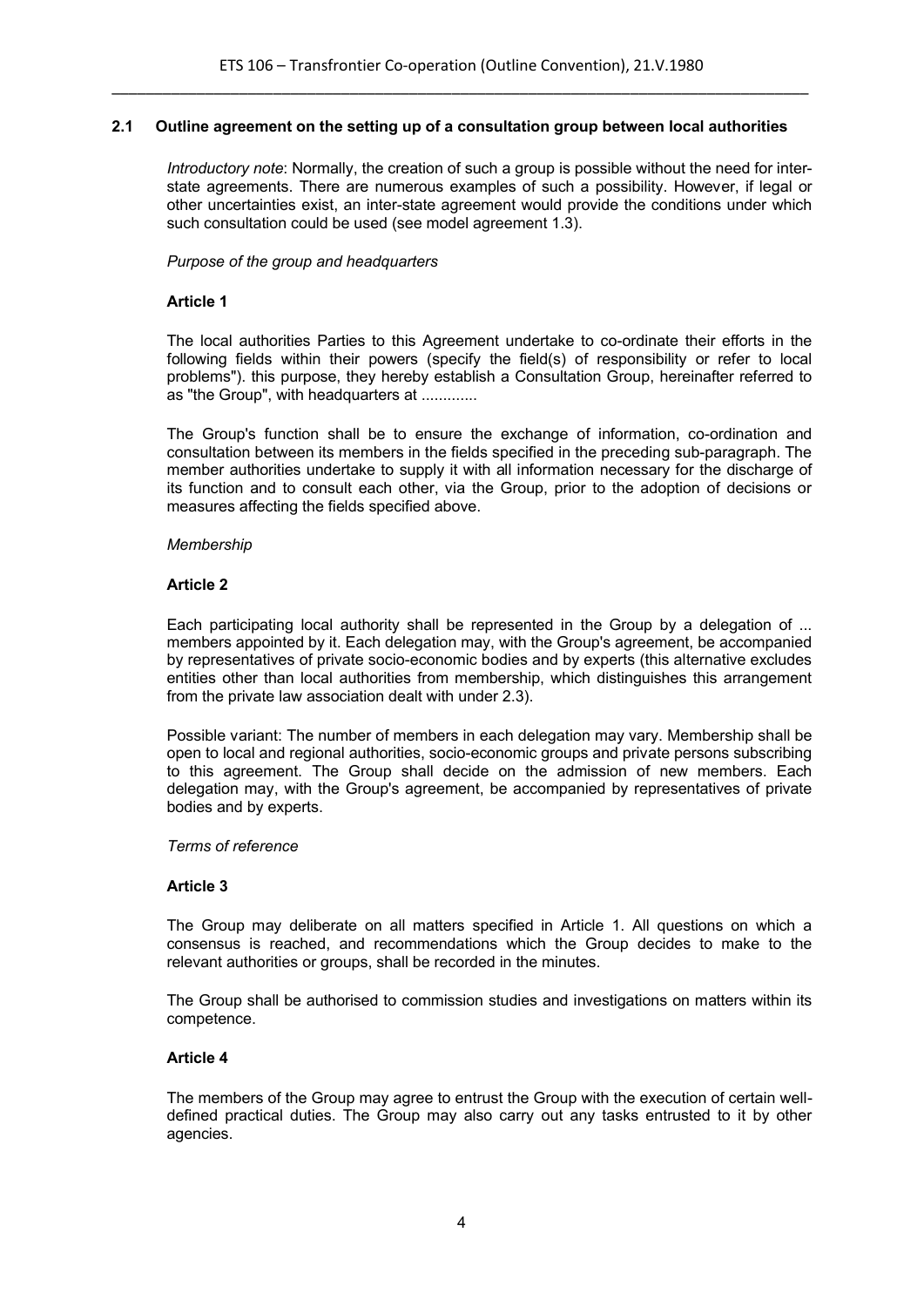# *Operation*

# **Article 5**

The Group shall draw up its own rules of procedure.

# **Article 6**

The Group shall, as a general rule, be convened twice a year, or at the request of one-third of its members proposing the entry of an item on its agenda.

Notice of the meeting must be given and the agenda circulated at least 15 days in advance, in order that the deliberations may be prepared by each of the institutions represented.

# **Article 7**

The Group shall appoint from among its members a permanent Bureau whose membership and powers it shall determine.

The Chair shall be taken in accordance with the rules of procedure or, where they do not apply, by the oldest member present.

*Relations with outside persons and higher authorities*

# **Article 8**

In relations with outside persons, the Group shall be represented by its Chairman, except as otherwise provided for in the rules of procedure. Higher authorities, to which members of the Group belong, may obtain from the Group such information as they may request on the Group's work and shall be authorised to send an observer to its meetings.

# *Secretariat and finance*

# **Article 9**

Secretarial services shall be provided by one of the member institutions (with or without a system of annual replacement).

Each authority shall be required to contribute to the cost of secretarial services as specified hereunder: ...

Information and documentation shall normally be circulated in the language of the State from which it originates.

# *Accession and withdrawal*

# **Article 10**

Membership of the Group shall be open to such additional local and regional authorities as may subscribe to this agreement. The Group shall decide on the admission of new members.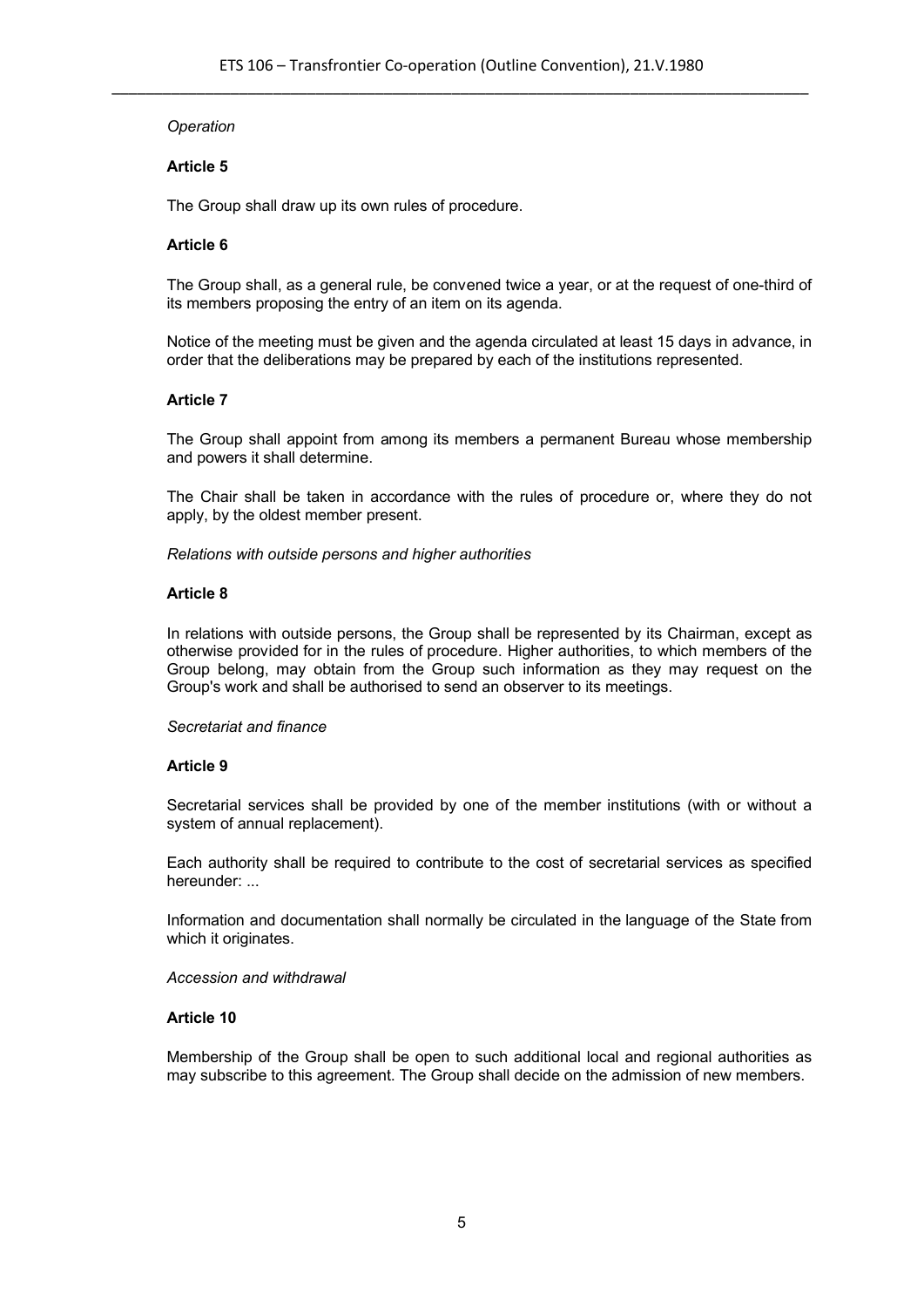Any member may withdraw from the Group by notifying the Chairman to that effect. The withdrawal of a member from the Group shall not affect its operation unless otherwise decided upon by the Group.

# **Article 12**

The Parties shall inform the Secretary General of the Council of Europe of the conclusion of this agreement and supply him with the text.

# **2.2 Outline agreement on co-ordination in the management of transfrontier local public affairs**

*Introductory note*: In several States this type of transfrontier co-operation agreement is already possible. Where this is not the case, the conditions under which such an agreement could be used should be defined within the framework of an inter-state agreement (see model agreement 1.3).

*Purpose of the agreement*

#### **Article 1**

Article 1 specifies the purpose of the agreement (eg harmonious development of frontier regions) and the fields concerned.

*Territory covered by the agreement*

# **Article 2**

Article 2 should specify the territories covered by the agreement on either side (or on all three sides) of the frontier.

#### *Undertakings*

#### **Article 3**

Article 3 should define the means of achieving the aims of the agreement (Article 1). According to the material purpose of the agreement, the following undertakings may be specified:

- the Parties undertake to comply with a prior consultation procedure before reaching decisions on a number of measures they have to take within the limits of their powers and of the territory administered by them;
- the Parties undertake, within their territory and within the limits of their powers, to take the measures necessary to the achievement of the agreement's objectives;
- the Parties undertake to do nothing detrimental to the objectives of this agreement.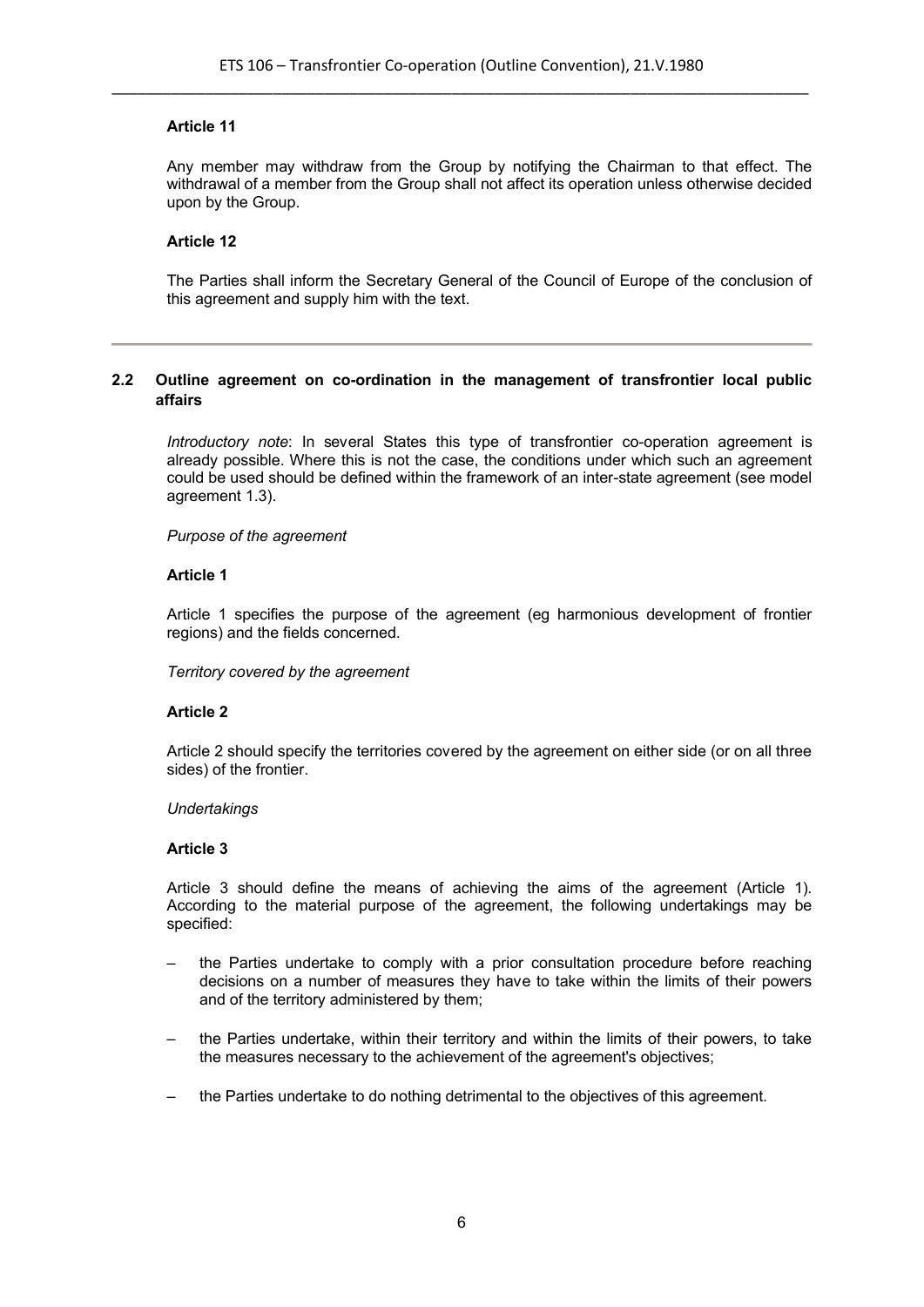#### *Co-ordination*

#### **Article 4**

Article 4 should specify, in accordance with the particular circumstances and requirements of each agreement, the arrangements for co-ordination:

- either by designating for co-ordination purposes the general purpose group referred to in Outline Agreement 2.1;
- or by providing for the establishment of a specific consultation group for the purpose of this agreement;
- or simply by means of direct bilateral contracts between the authorities concerned.

#### *Conciliation*

#### **Article 5**

Each member of the Group (each Party, if there is no Group) may raise with the Group (the other Party, if there is no Group) any case in which it considers that the agreement has not been observed in that:

- either there has been no prior consultation;
- or the measures taken are not in keeping with the agreement;
- or the measures necessary to the achievement of the aims of the agreement have not been taken.

If the Parties fail to reach agreement, the dispute may be referred to a Conciliation Board entrusted with ensuring compliance with the undertakings entered into.

#### *Controlling Body*

#### **Article 6**

The Parties may agree to set up a specific Controlling Body to ensure compliance with the undertakings entered into, composed of an equal number of experts appointed by each Party and a neutral expert whose appointment or the mode of such appointment shall be provided for in advance.

The Controlling Body shall give an opinion, which it shall have the authority to make public, as to whether the agreement has been observed.

# **Article 7**

The Parties shall inform the Secretary General of the conclusion of this agreement and supply him with the text.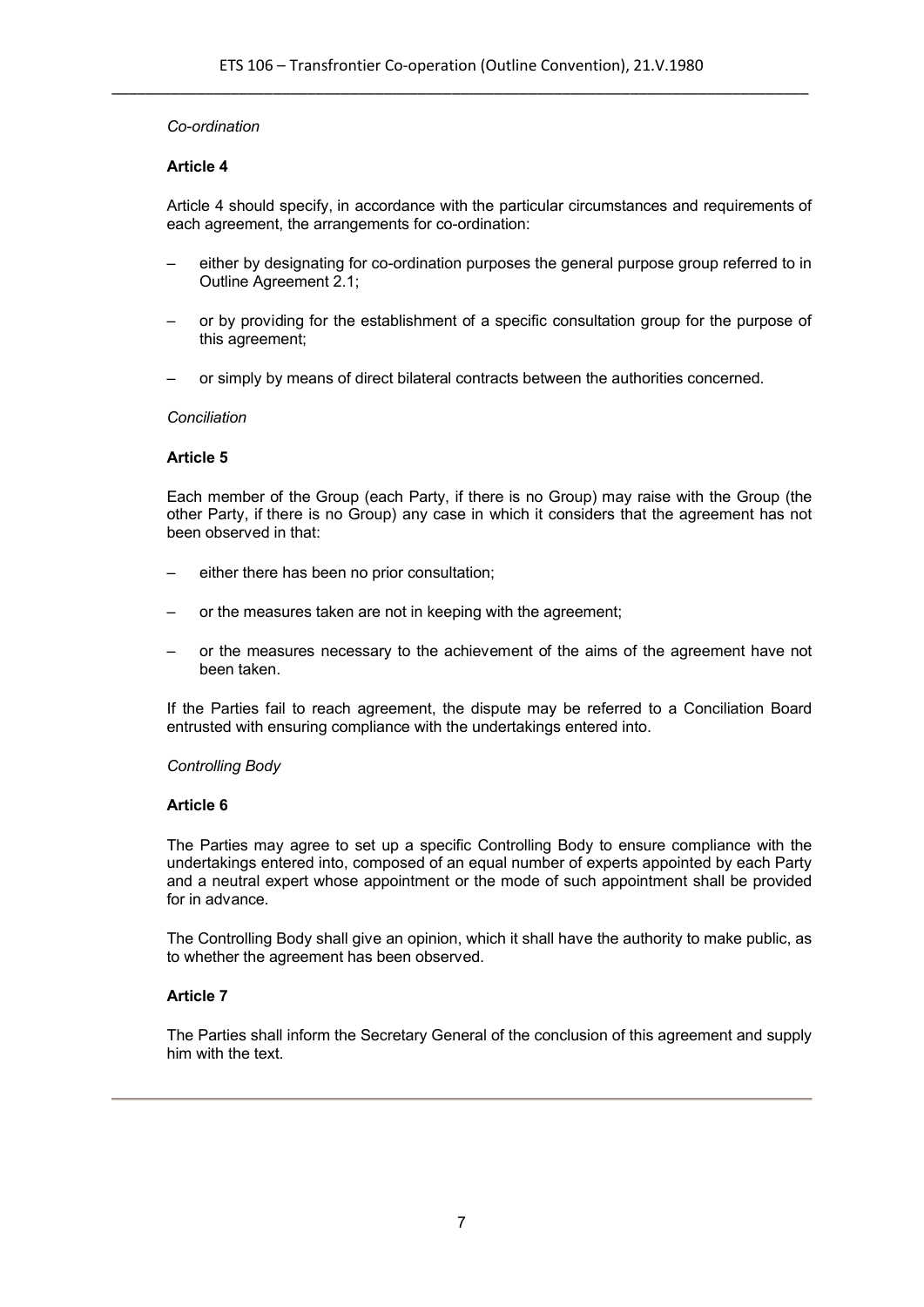#### **2.3 Outline agreement on the setting up of private law transfrontier associations**

*Introductory note*: It is assumed that the local authority of one State may belong to a private law association of another State in accordance with the same rules and conditions as apply to that local authority's membership of a private law association in its own State. If such is not the case at present, the possibility should be expressly provided for by means of an inter-state agreement between the States concerned (see inter-state model agreements 1.3 and 1.4).

Private associations are normally required to comply with rules laid down in the law of the country where they have their headquarters. The following list shows the provisions which should be included in their articles, where this is not specified by law. The provisions governing consultation groups (see outline agreement 2.1) may also apply, *mutatis mutandis*, to associations of this type.

The association's Articles should specify:

- 1 its founder members and the conditions for the admission of new members;
- 2 its name, headquarters and legal form (with reference to the relevant national legislation);
- 3 its object, the manner of achieving this object and the resources at the association's disposal;
- 4 its bodies and in particular the functions and mode of operation of its General Assembly (representation and voting);
- 5 appointment of administrators or executive officers and their powers;
- 6 the extent of members' liabilities vis-a-vis third parties;
- 7 conditions for modification of the articles and for winding-up the association;
- 8 an undertaking by the Parties to inform the Secretary General of the Council of Europe of the formation of a transfrontier association and to supply him with its articles.

# **2.4 Outline contract for the provision of supplies or services between local authorities in frontier areas ("private law" type)**

*Introductory note*: It is assumed that local authorities have the right to conclude such a contract with local authorities of other countries. Where this is not the case, this possibility should be expressly provided for within the framework of an inter-state agreement (see model agreement 1.4).

This is a type of contract which may be used by local authorities for sales, leases, works contracts, the supply of goods or services, the granting of operating concessions, etc. Local authorities' use of "private law" contracts is permitted to varying degrees in national legislation and practice and it is difficult to draw the line between "public-law" and "private-law" contracts. Nevertheless it may be assumed that this type of contract may be used wherever, according to the prevailing interpretation in each particular country, the agreement concerns an operation of a commercial or economic type for which a private person or corporate body could also have contracted. In the case of operations which involve action by local authorities in the exercise of functions reserved to public authority, the supplementary rules specified in the "public-law" outline contract (see 2.5) must be borne in mind, in addition to the provisions set out below.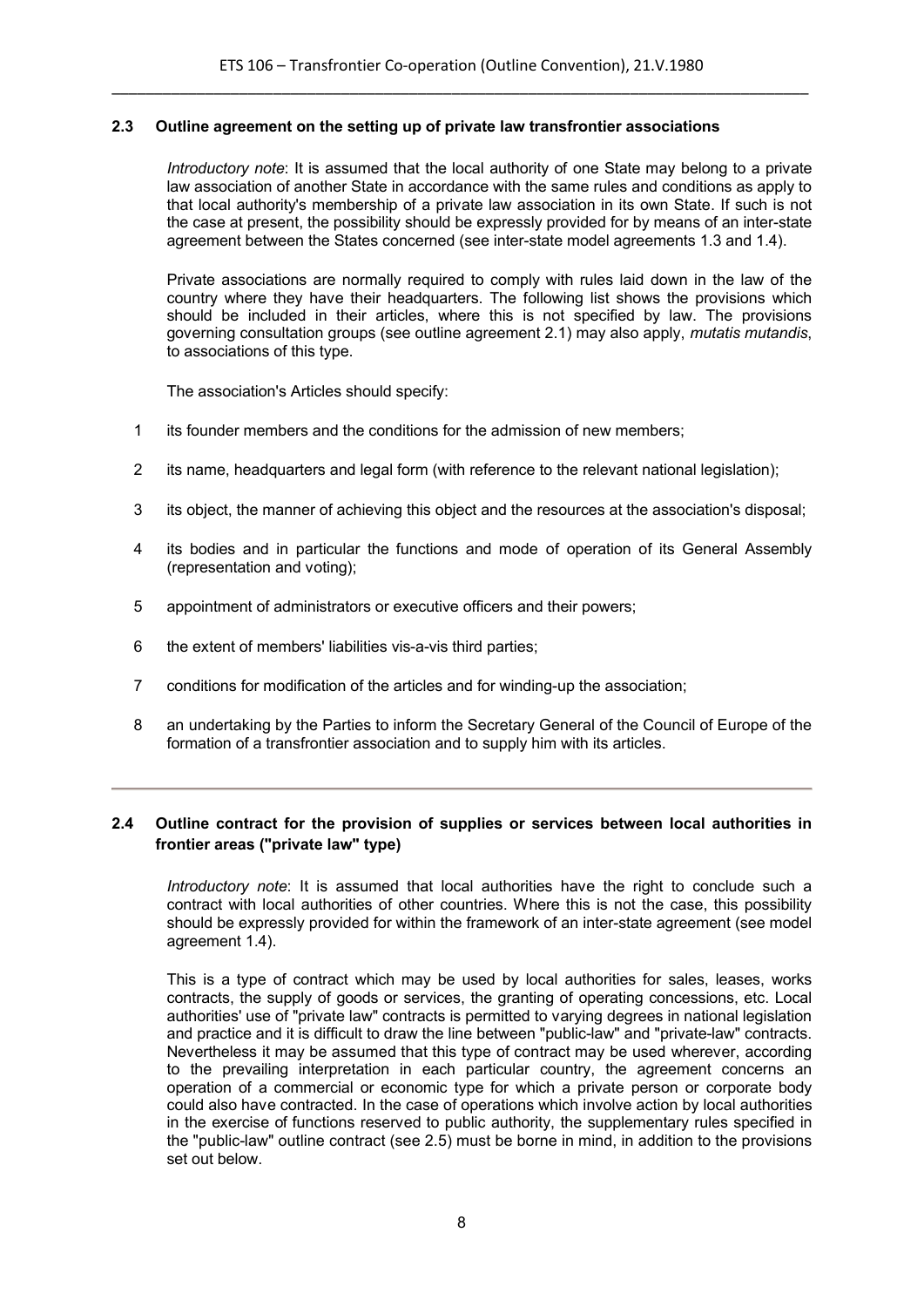# *Parties*

*Article 1* specifies the Parties (and whether the agreement is open to other local authorities).

*Article 2* specifies the problems connected with general contractual powers and, in particular, beneficiaries and terms and conditions. It may also, where appropriate, specify the necessary reservations regarding authorisation by higher authorities, where this affects the applicability of the contract.

#### *Object of the contract*

*Article 3* specifies the object of the contract by reference to:

- specific matters;
- geographical areas;
- corporate bodies (municipalities, national bodies with local powers, etc.);
- specific legal forms.

*Article 4* specifies the duration of the contract, the conditions for renewal and any completion dates.

#### *Legal regime and financial provisions*

*Article 5* indicates the place of signature and performance of the contract and specifies the legal regime by which it is governed (private international law) and the law which applies.

*Article 6* deals, where appropriate, with financial questions (currency in which payment is to be made and the mode of price adjustment in the case of long-term services) and insurance.

#### *Arbitration*

*Article 7* provides, if necessary, for a conciliation procedure and provides for an arbitration procedure.

In the event of arbitration, the arbitration board shall be made up as follows:

- each Party with opposing interests (Variant: the presidents of the administrative courts with jurisdiction over each of the parties) shall designate a member of the arbitration board and the Parties shall jointly appoint one or two independent members so that there may be an odd number of members;
- where there is an even number of members of the arbitration board and the votes are tied, the independent member shall have a casting vote.

#### *Alteration and termination of the contract*

*Article 8* specifies the rules to apply in the event of alteration or termination of the contract.

*Article 9*. The Parties shall inform the Secretary General of the Council of Europe of the conclusion of this agreement and supply him with the text.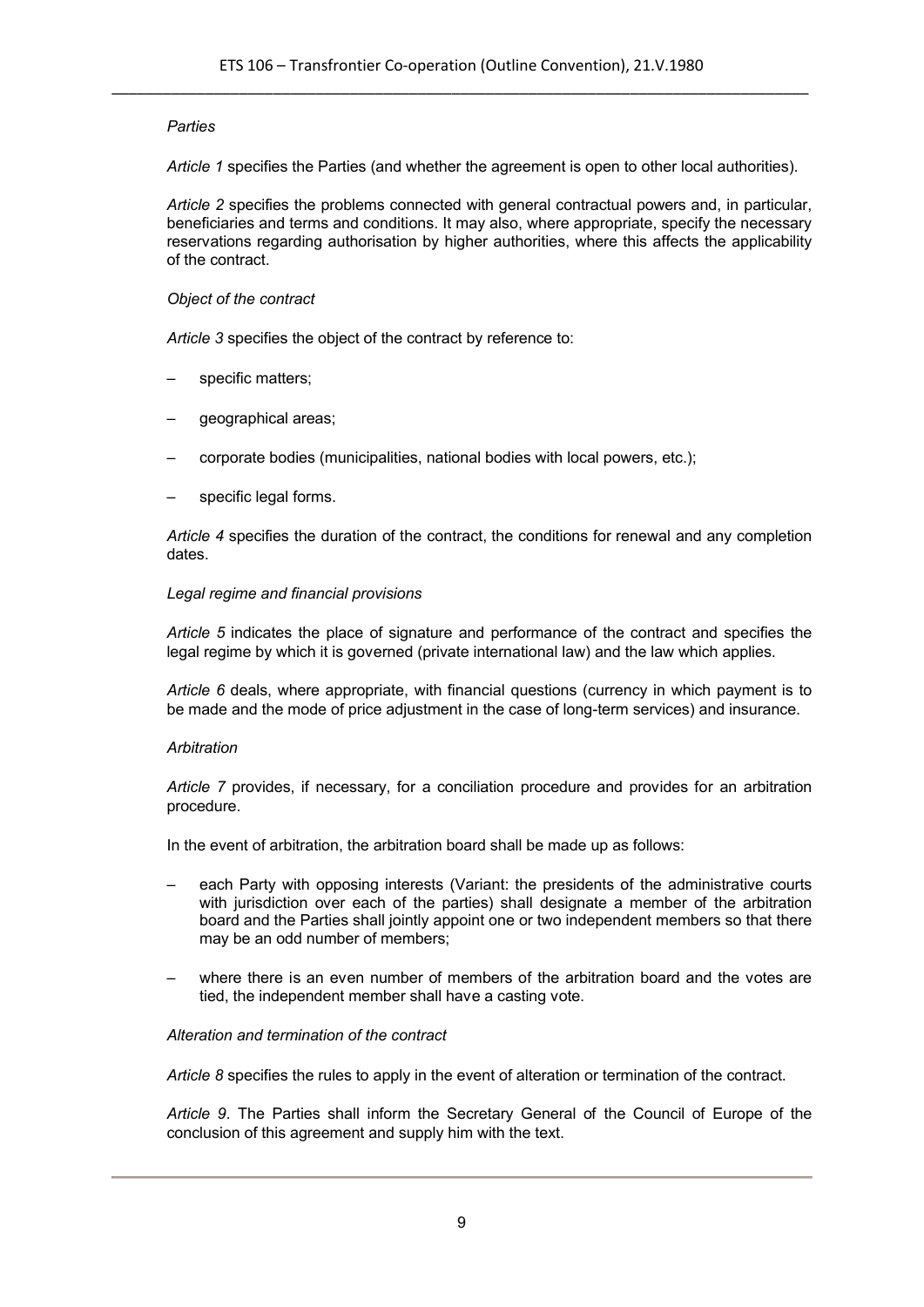# **2.5 Outline contract for the provision of supplies or services between local authorities in frontier areas ("public-law" type)**

*Introductory note*: This type of contract is similar to that dealt with under 2.4 ("private-law" contracts) in that it relates to specific purposes. This type is more particularly concerned with concessions or contracts for public services or public works (or services or works which are regarded as "public" by one of the countries concerned), or the provision of contributory finance <sup>(1)</sup>, from one authority to another on the other side of the frontier. Such public concessions entail special risks and responsibilities related to the public services provided which require the inclusion in the contract of other provisions in addition to those specified in the model "private-law" contract.

"Transfrontier" contracts of this type are not necessarily permitted in all countries. Consequently, the possibility of such arrangements and the conditions for their use would often first have to be provided for in an inter-state agreement (see model agreement 1.4).

The use of such a contract, which is simple enough to devise and implement, could in some cases obviate the need for a joint agency of the "Transfrontier Syndicate of Local Authorities" type (see 2.6), which raises other legal problems.

#### *Contractual provisions*

Where the contract involves the establishment or administration of public property, a public service or facility belonging to a local authority in at least one of the countries, contractual guarantees must be specified in accordance with the rules which apply in the country or countries concerned.

The contract will also, where necessary, make reference to the following specific conditions:

- 1 the regulations governing the establishment or operation of the facility or service concerned (eg timetable, charges, conditions of use, etc);
- 2 special conditions governing the setting up of the facility or service (eg permits required, procedure, etc);
- 3 the conditions of contract for the facility or service;
- 4 the procedure for adjusting the contract for reasons of public interest and resulting financial compensation;
- 5 ensuing relations between users of the facility or service and the operator (eg conditions of access, charges, etc);
- 6 withdrawal from, surrender or termination of the contract.

In addition to these special requirements, the provisions specified in the specimen "privatelaw" contract 2.4 will also apply.

 $\mathcal{L}$  $(1)$  This arrangement might be particularly useful to frontier authorities, eg in the case of pollution: one authority might offer another contributory finance to enable it to carry out work within its competence but of value to the first.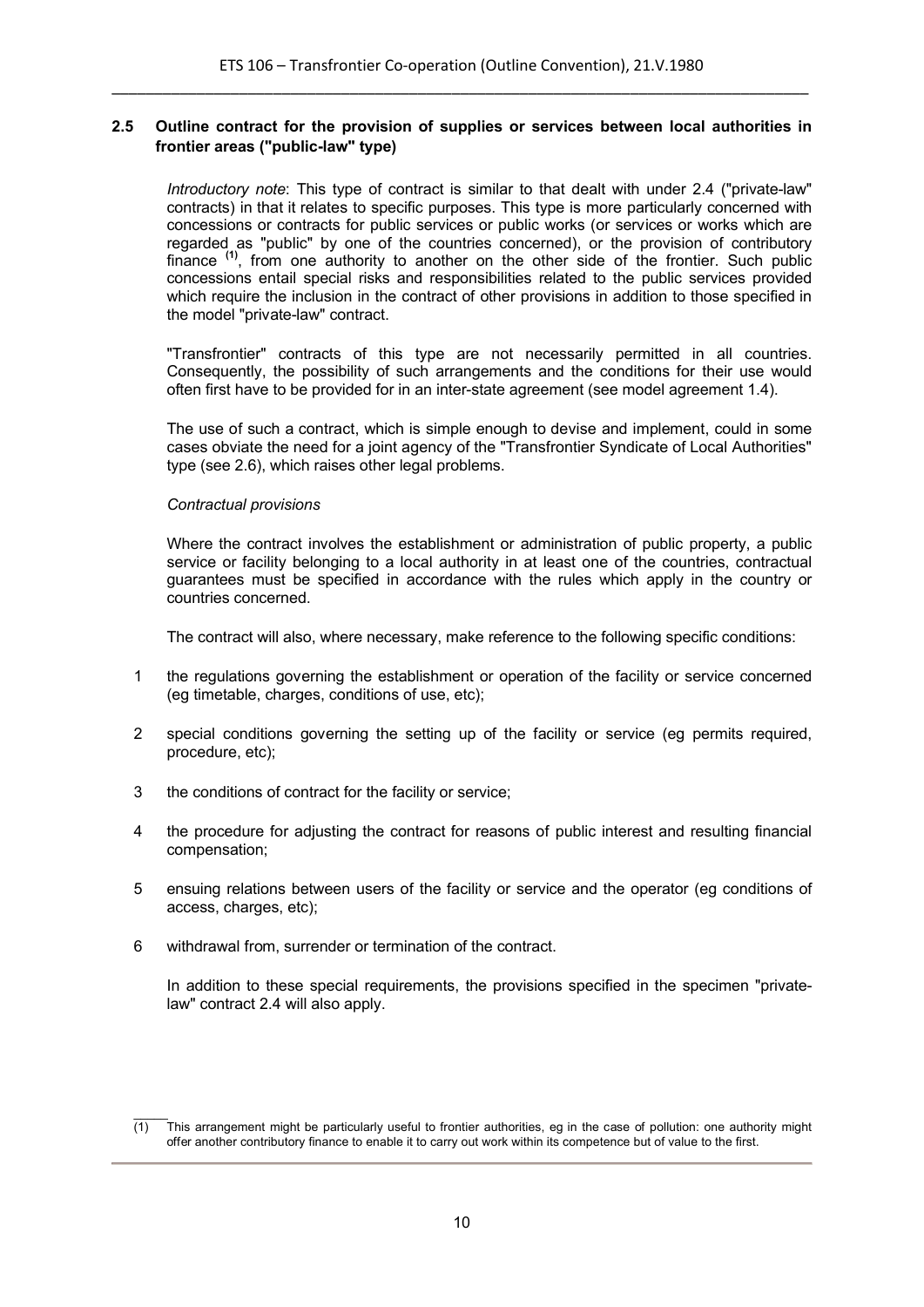# **2.6 Outline agreement on the setting up of organs of transfrontier co-operation between local authorities**

*Introductory note*: It is assumed that several local authorities may get together and form a legally based organisation with a view to providing and operating some public utility, service or facility body.

The creation and functioning of such an association or syndicate will mainly depend on the applicable legislation and the provisions of any previous inter-state agreement authorising this form of co-operation (see model agreement 1.5).

There follows a list of the provisions that the articles of association should include, insofar as they are not embodied in the applicable legislation.

The articles of association should specify *inter alia*:

- 1 the names of the founding members of the association and the conditions on which new members may join;
- 2 the name, headquarters, duration and legal status of the association (with references to the law conferring legal status upon it);
- 3 the object of the association, the way in which it is to be pursued and the resources at the association's disposal;
- 4 the way in which the registered capital is constituted;
- 5 the scope and limits of members' liabilities;
- 6 the procedure for appointing and dismissing administrators or managers of the association, as well as their powers;
- 7 the associations' relations with its members, third parties and higher authorities, especially as regards the communication of budgets, balance sheets and accounts;
- 8 the people with responsibility for financial and technical control over the activity of the association and the reports arising out of such control;
- 9 the conditions for altering the articles of association and for the dissolution of the association;
- 10 the rules applying to personnel;
- 11 the rules applying to languages.

# **2.7 Model agreement on interregional and/or intermunicipal economic and social cooperation**

(see para. 1.6)

# **2.8 Model agreement on interregional and/or co-operation in the field of spatial planning**

(see para. 1.8)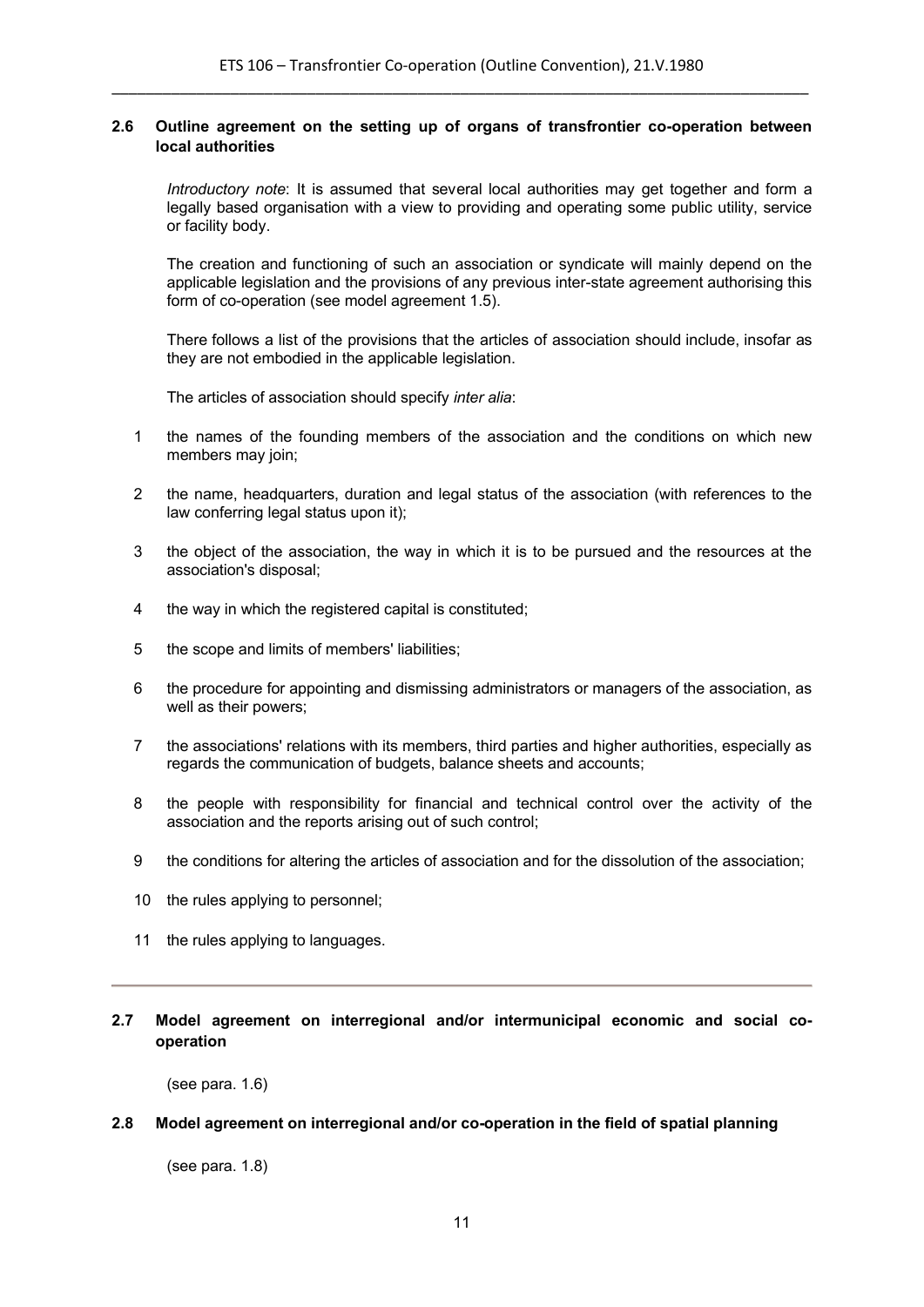#### **2.9 Model agreement on the creation and management of transfrontier parks**

(see para. 1.9)

#### **2.10 Model agreement on the creation and management of transfrontier rural parks**

(see para. 1.10)

# **2.11 Model agreement on the creation and management of transfrontier parks between private law associations**

The association ........................................................

the association ........................................................

[and the association ................................................], **(1)**

- aware of the need to work together in protecting the environment and developing the natural areas which are necessary to the quality of human life;
- wishing to co-ordinate their activities with a view to preserving the area's natural assets and landscape features;
- gathered at a constituent General Assembly held in ..............on ..................
- have agreed as follows:

#### **Article 1**

There shall be established a private law transfrontier association:

1 – the association's founder members shall comprise:

a. ........................... represented by .................

b. ........................... represented by .................

c. ........................... represented by .................

– the admission of new members shall be subject to the following conditions:

a. ...........................

b. ...........................

c. ...........................

 $\mathcal{L}$ (1) whose Articles of Association are appended hereto.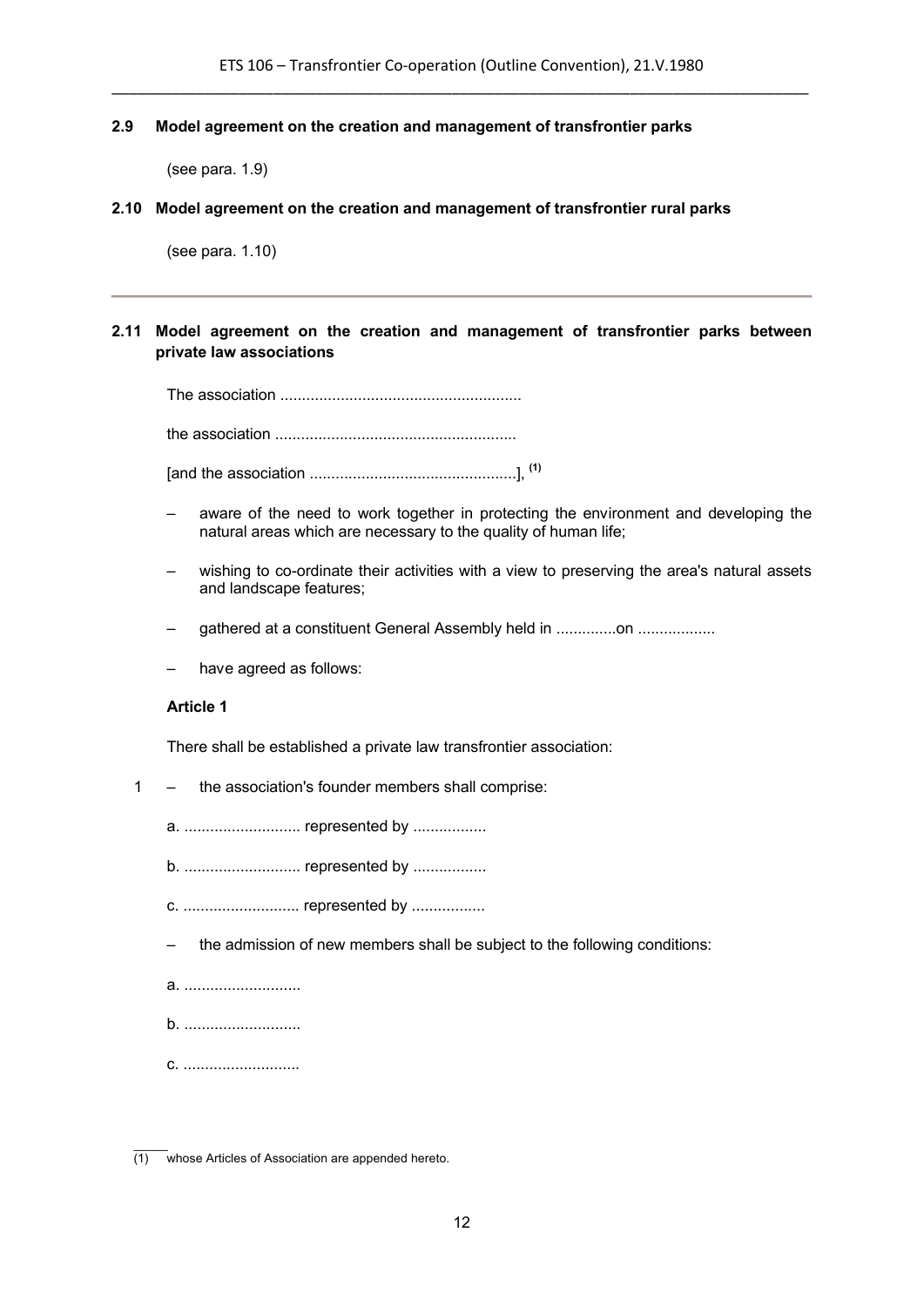2 – This association shall take the name ....................

It will be referred to hereafter as the ASSOCIATION.

- Its headquarters shall be situated in .............. in the territory of .............
- Only the legislation and regulations of the country in which the headquarters are situated shall be applicable, save as otherwise expressly provided in an appendix hereto.
- 3 The object of the ASSOCIATION shall be .................... and in general any activity related directly or indirectly, wholly or partly, to any of the ASSOCIATION's objects.
- 4 The ASSOCIATION shall be managed by a Management Committee which will appoint:
	- a. a chairman
	- b. a vice-chairman
	- c. a treasurer
	- d. a secretary
	- e. one or more assistants.

The members of the Bureau shall be appointed by the General Assembly (meeting in ordinary session).

Their term of office shall not exceed ............. years and may be renewed for a period of .............

The General Assembly shall meet at least once a year. Its proceedings shall not be valid unless two-thirds of its members are present.

The decisions shall be taken by a [relative] [absolute] majority of the members.

Any member unable to attend may authorise another member [of the same nationality] to vote on his behalf. No member may hold more than .... votes.

5 The ASSOCIATION's Articles shall be revised at an extraordinary meeting of the General Assembly, by a majority of (two-thirds of) the votes of the members present. The Extraordinary General Assembly shall meet on the proposal of the Management Committee or at least of two of its members.

The ASSOCIATION may be dissolved by virtue of an amicable agreement between the parties or a decision taken by a majority of the members present at a meeting of the General Assembly convened in the proper way.

6 The Parties undertake to inform the Secretary General of the Council of Europe of the setting up of the ASSOCIATION and to communicate its Articles to him. The decision to dissolve the ASSOCIATION shall likewise be communicated for information.

# **Article 2**

1 They also undertake, each in accordance with its own law, to take all appropriate action with a view to co-ordinate management of the transfrontier park.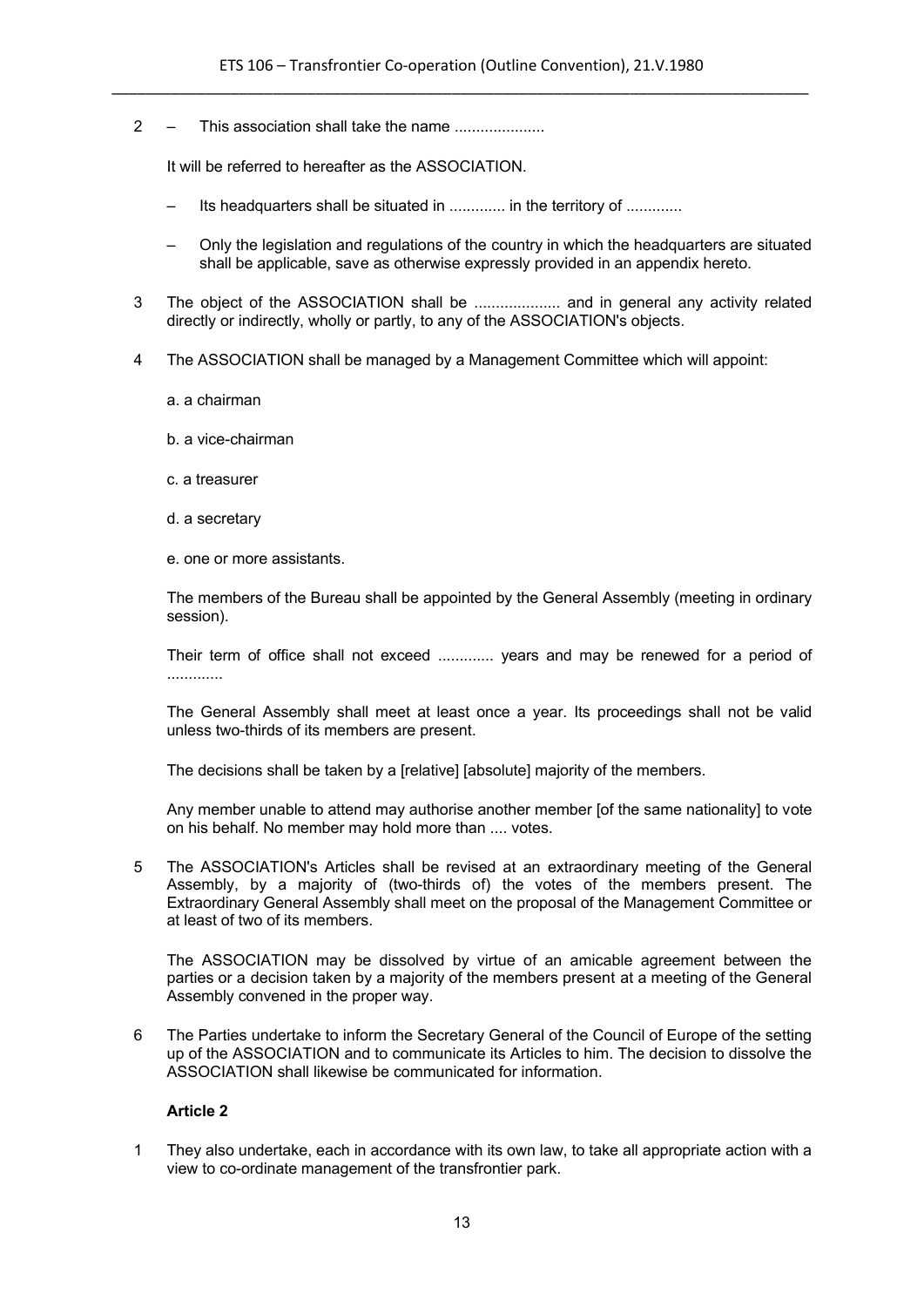This co-ordination will involve in particular:

- maintenance and improvement of the natural landscape and its specific character;
- protection and enrichment of the specific heritage (fauna, flora, habitats);
- the taking of the necessary steps to preserve the factors likely to influence the above mentioned ecological and physical assets of the transfrontier park and the environment;
- information, education and reception facilities as part of a general policy for environmental appreciation and the interpretation of the natural and cultural heritage;
- supervision and guidance of economic, social and cultural activities in the park to ensure that they are consistent with the aims stated above and that the character of the transfrontier park is preserved **(1)** .
- 2 To this end, the Contracting Parties shall adopt joint action programmes of mutual interest, which might deal in particular with the following subjects:
	- information:
	- protection and development of plant and animal species;
	- prevention and control of fires, epidemics, etc.;
	- protection of waterways and of shores and banks on both sides of the frontier;
	- tourism;
	- accommodations;
	- footpaths.

#### **Article 3**

The above mentioned joint action programmes of mutual interest shall be adopted by mutual agreement between the associations responsible for management of the nature parks concerned, within the deliberative and decision-making body referred to as the General Assembly.

#### **Article 4**

The joint action programmes of mutual interest shall determine the time-limits, aims and means of financing of the activities undertaken, as well as the material questions relating to management. They shall also specify the procedure for calculating each Contracting Party's financial contribution.

Furthermore, provision shall be made for an adjustment to bring the contributions into line with new circumstances arising during the course of the programme.

 $\mathcal{L}$ (1) This last clause applies only to rural parks in which such economic and socio-cultural activities are organised.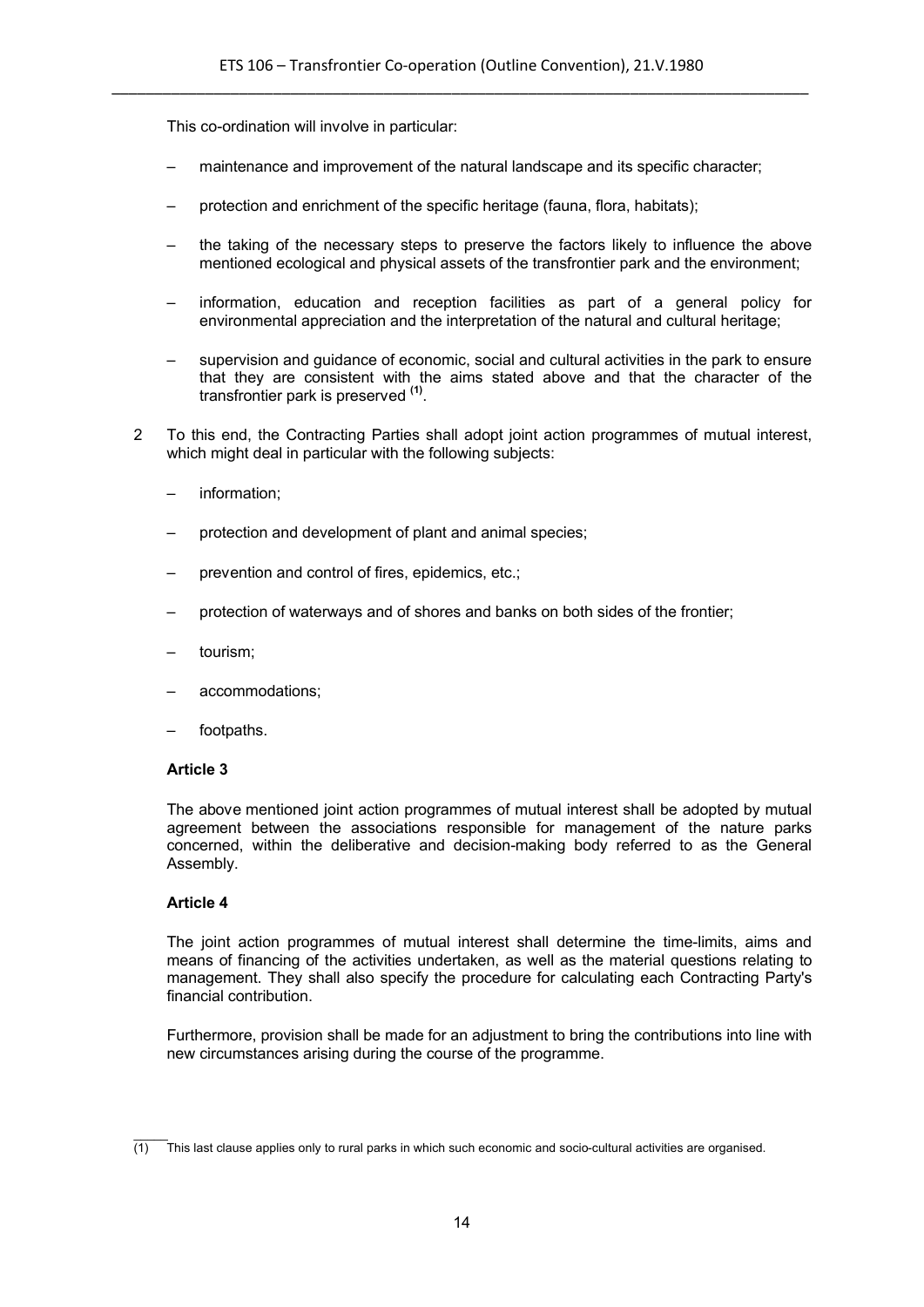The Parties undertake to implement the provisions of this agreement [and those of any joint action programmes of mutual interest signed in accordance with it].

#### **Article 6**

This agreement is concluded for a period of ... years as from its entry into force. It shall be automatically renewed for further successive periods of ... years unless denounced by one of the Parties one year prior to expiry.

#### **Article 7**

Each Party shall notify the other of the completion of the procedures required by its domestic law for the enry into force of this agreement, which shall take effect on the date of the last notification.

# **2.12 Model agreement between local and regional authorities on the development of transfrontier co-operation in civil protection and mutual aid in the event of disasters occuring in frontier areas**

#### *(Outline)*

| The | local    | authorities |  | (or regions) |     | Οt          |    |     |        | and |
|-----|----------|-------------|--|--------------|-----|-------------|----|-----|--------|-----|
|     |          |             |  | within       | the | juridiction | 0t | the | states | οf  |
|     | . and of |             |  |              |     |             |    |     |        |     |

- **(\*)** which are Parties to the Inter-State Agreement on the Promotion of Transfrontier Cooperation **(1)**
- **(\*)** which have acceded to the European Outline Convention on Transfrontier Co-operation between Territorial Communities or Authorities

Resolved to assist each other in the event of disasters occurring in either of their territories;

Convinced of the need for joint pursuit of all action to prevent such disasters and for assistance to be made as effective as possible in order to cope with the effects of such occurrences,

Have agreed as follows

#### **Article 1**

The Contracting Parties undertake to afford each other, as far as they are competent and able, the assistance provided for in this agreement in the event of disasters<sup>(2)</sup> occurring in any of their territories.

 $\mathcal{L}$ 

<sup>(\*)</sup> Delete when necessary.

 $(1)$  This inter-state agreement could be based on Model Agreement 1.1, appended to the European Outline Convention on Transfrontier Co-operation between Territorial Communities or Authorities.

<sup>(2)</sup> E.g.: earthquakes volcanic eruptions, floods, fires, etc.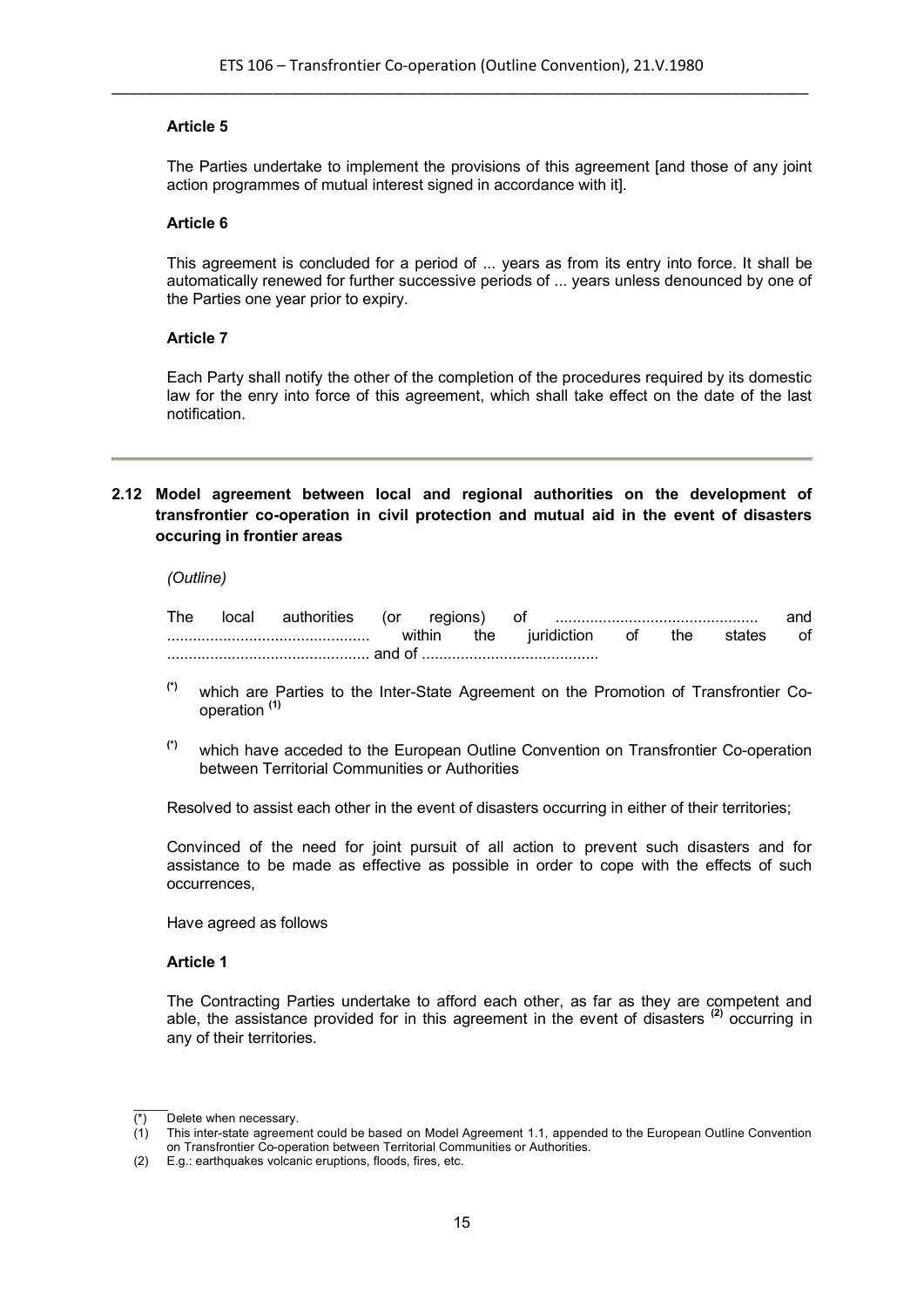- 1 Assistance shall be provided upon a request being make by the competent authority of one of the Contracting Parties to the competent authority of the other. Such request shall specify the nature and extent of the assistance required, bearing in mind the provisions of Article 3.
- 2 The authority requested for assistance shall notify the requesting authority of the nature and extent of the assistance it is able to provide.

# **Article 3**

- 1 The assistance referred to in Article 1 of this agreement may be provided in one or more of the following forms:
	- a the provision of suitable equipment to meet the immediate needs of the population affected by the disaster, such as blankets, tents, clothing, food and medical supplies;
	- b the provision of suitable equipment for first aid, medical assistance and rescue;
	- c the dispatch of operational and administrative personnel;
	- d the dispatch of technical, medical and first aid, and other units;
	- e ...
	- f  $\overline{a}$

In dispatching the supplies referred to in sub-paragraphs (a) and (b) above, the supplying authority shall inform the authority to whom they are sent whether they are supplied on loan or as gifts.

2 In order to facilitate the implementation of this provision, the Contracting Parties shall regularly exchange information concerning the nature and extent of the assistance they would be able to provide immediately in the event of a disaster.

# **Article 4**

- 1 The Contracting Parties shall take all appropriate measures to ensure that the transport of the persons and equipment referred to in the preceding article may be effected as smoothly as possible, whatever the mode of transport employed.
- 2 In a case of transport by air, they shall take such special safety measures as may be necessary.

#### **Article 5**

- 1 Unless the Contracting Parties agree otherwise, responsibility for directing relief operations shall lie within the competent authorities of the Contracting Party requesting assistance.
- 2 The competent authority providing assistance shall notify the requesting authority of the names of the persons in charge of forwarding instructions to the foreign relief personnel.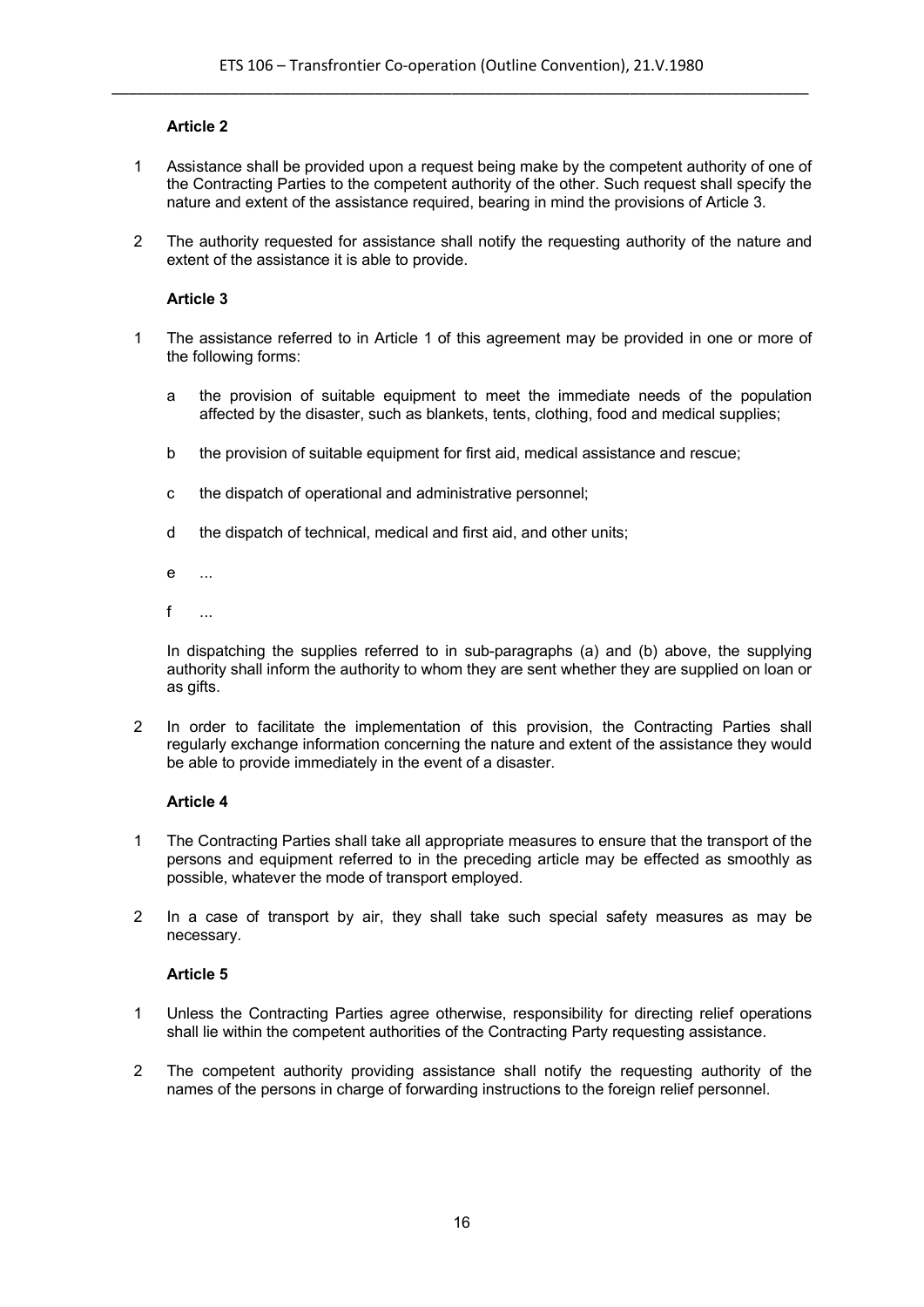- 1 The cost of providing assistance shall be borne either by funds established by industries **(1)** liable to be the cause of disasters or accidents (chemical, nuclear industries, etc.) or by the Contracting Party which receives the assistance, the latter's actual expenditure being possibly refunded by the central authorities.
- 2 However, each Contracting Party undertakes not to ask the other Parties concerned to reimburse the customary cost of the assistance provided, nor compensation for the losses or damage to vehicles or machinery used in the mutual aid or relief operations.
- 3 The authority providing the assistance must, when supplying the information referred to in paragraph 2 of Article 2, give notice which costs will not be included as customary ones arising out of the operation, other than those mentioned in paragraph 2 of Article 7.

\_\_\_\_\_\_\_\_\_\_\_\_\_\_\_\_\_\_\_\_\_\_\_\_\_\_\_\_\_\_\_\_\_\_\_\_\_\_\_\_\_\_\_\_\_\_\_\_\_\_\_\_\_\_\_\_\_\_\_

As an alternative to Article 6, the text set out below, based on bilateral conventions concluded by the Federal Republic of Germany with France and Luxembourg on mutual aid in the event of disasters or serious accidents, might be used:

#### **Article 6**

- 1 The costs resulting from the assistance provided by the rescue teams of the Contracting Party providing assistance in accordance with Article 1 and 3, including any expenditure incurred through the loss or complete or partial destruction of any accompanying equipment, shall not be met by the authorities of the Contracting Party which receives the assistance. In the case of assistance provided by aircraft, the Contracting Party providing assistance may demand payment from the Contracting Party which receives the assistance of half of the costs resulting from the use of aircraft.
- 2 The rescue teams of the Contracting Party providing the assistance, shall however, for the duration of the operation receive food and accommodation and all necessary supplies, at the expense of the requesting Contracting Party, insofar as accompanying stocks have been used up. They shall also receive all necessary medical assistance.

# **Article 7**

- 1 Any damage caused to persons in connection with assistance provided under this agreement shall, for the purpose of compensation, be charged to the Contracting Party which requested assistance under this agreement.
- 2 However, the provisions of paragraph 1 shall not apply to damage to persons or property made available to the Contracting Party which requested assistance under this agreement.

 $\_$  , and the set of the set of the set of the set of the set of the set of the set of the set of the set of the set of the set of the set of the set of the set of the set of the set of the set of the set of the set of th

 $\mathcal{L}$  $\overline{(1)}$  The authorities concerned on each side of the border could themselves jointly set up and manage contingency funds for disasters occurring in their territory. In the agreement itself, they might agree to attempt to set up such a fund, which could be financed by contributions from the industries concerned.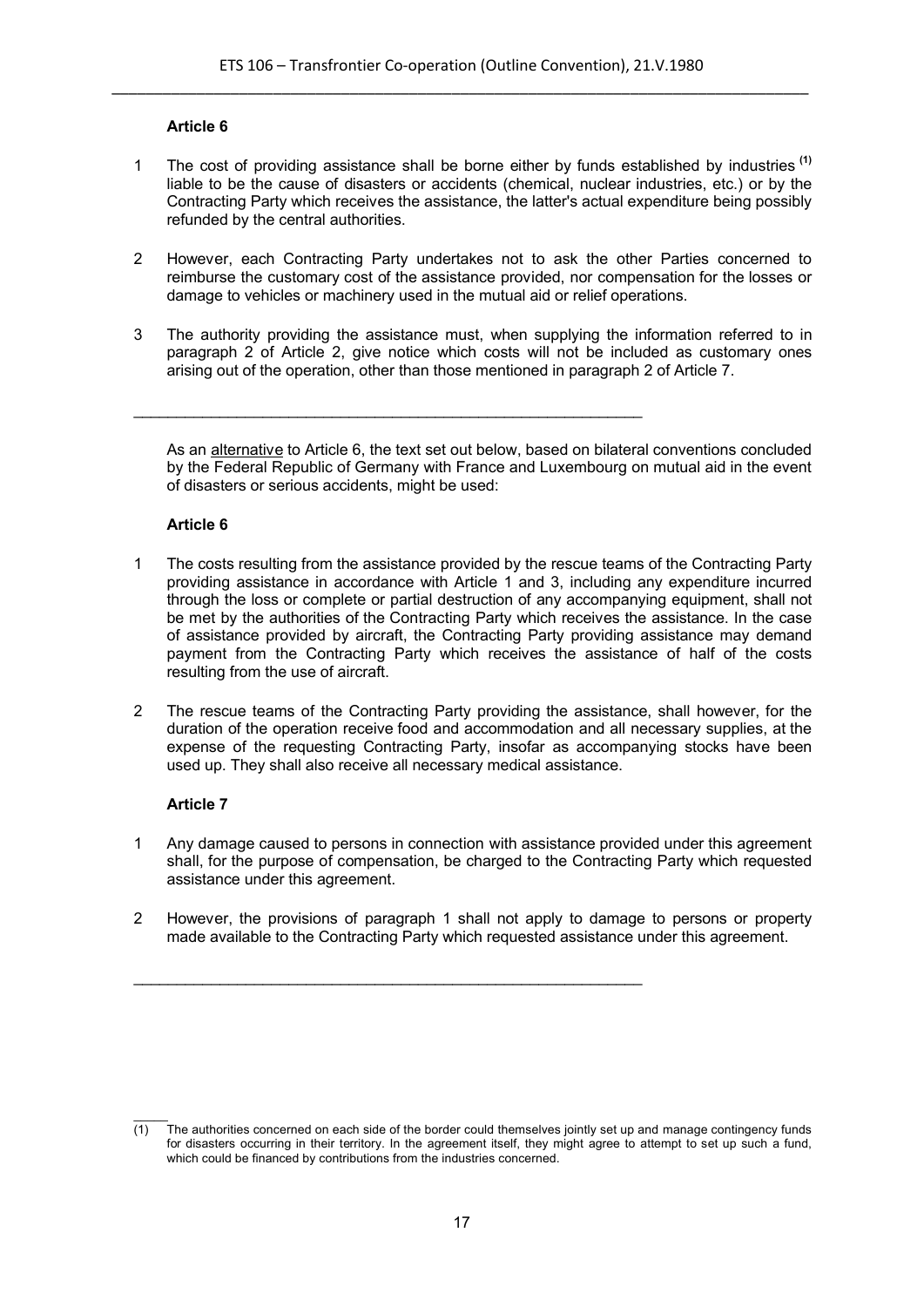As an alternative to Article 7, the text set out below based on the bilateral conventions concluded by the Federal Republic of Germany with France and Luxembourg on mutual aid in the event of disasters or serious accidents, might be used:

# **Article 7**

- 1 Each Contracting Party shall renounce any claims for compensation against the other Contracting Party for damage to property belonging to it, where the damage has been caused by a member of a rescue team of the other Contracting Party in the performance of duties connected with the execution of this agreement.
- 2 Each Contracting Party shall renounce any claims for compensation against the other Contracting Party in respect of any member of a rescue team who has suffered injury or death in the performance of duties connected with the execution of this agreement.
- 3 If any injury is caused to a third party by a member of a rescue team of the Contracting Party providing assistance in the performance of duties in the territory of the Contracting Party shall assume responsibility for the injury in accordance with the provisions applicable in the event of injury being caused by one of its own rescue teams.
- 4 The authorities of the Contracting Parties shall co-operate closely in order to expedite the settlement of claims for compensation. In particular, they shall exchange all the information at their disposal on cases of injury as defined in this article.
- 5 This article shall also apply to jointly organised exercices by rescue teams.

 $\_$  , and the set of the set of the set of the set of the set of the set of the set of the set of the set of the set of the set of the set of the set of the set of the set of the set of the set of the set of the set of th

N.B. The Parties' attention is drawn to the fact that if they do not retain in the agreements to be concluded both Articles 6 and 7 proposed above as an alternative, but only one of them, they should ensure that the article retained is compatible with the other relevant articles; accordingly, responsibility for the cost of assistance or responsibility for damage to property and injuries.

# **Article 8**

The assistance operations effected by virtue of this agreement shall cease when the autority which asked for assistance so request.

# **Article 9**

In order to facilitate the application of this agreement, the Contracting Parties shall endeavour regularly to organise staff exchanges and joint training exercises for the relevant relief personnel.

# **Article 10**

The Contracting Parties undertake to inform the Secretary General of the Council of Europe of the conclusion of this agreement and to forward the text thereof to him.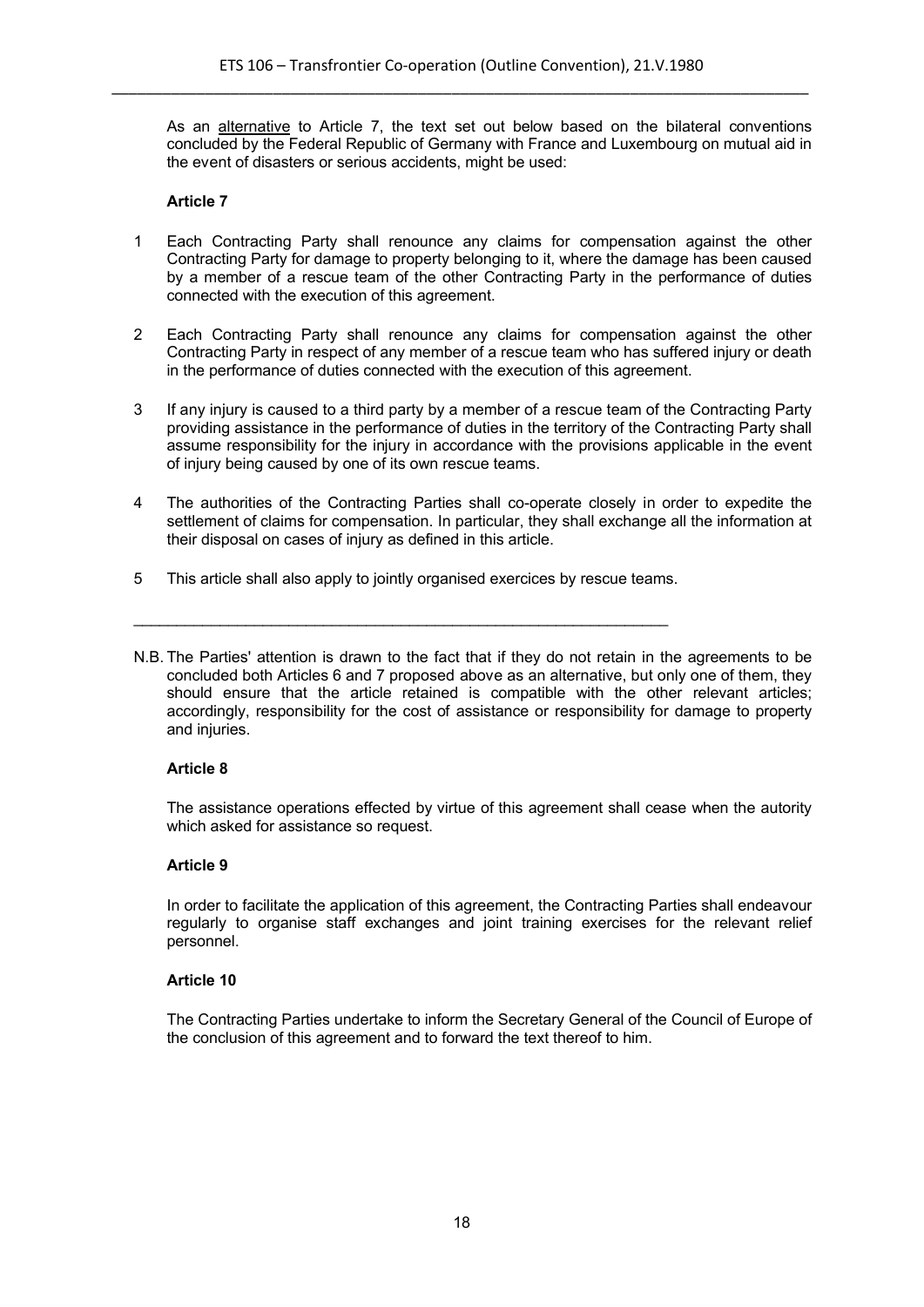Done at ........................... this .................. day of ................. in ................................. and .................. in two copies, both texts being equally authentic.

For the local authority **For the local authority** 

(region) of (region) of

#### **2.13 Model agreement on transnational co-operation between schools and local communities**

This model agreement concerns co-operation in the form of a partnership between two schools belonging to different countries.

It provides for a fairly loose, general form of transnational co-operation, but with relatively ambitious objectives, in so far as the aim is lasting and fairly intensive co-operation based on firm educational and linguistic concepts.

The role of local authorities is to provide a general framework for the co-operation between the local communities in which the schools are located, and to provide cultural advice as well as material, financial and human support. As such, they are full-scale participants in this type of co-operation.

#### **Article 1**

The purpose of this agreement is to organise joint action between school W and community X, on the one hand, and school Y and community Z, on the other, in order to enable the pupils of both schools to benefit from in-depth transnational school co-operation.

The objectives of this co-operation shall be:

- to improve knowledge of the language of the partner country and to develop bilingualism;
- to introduce an intercultural approach to teaching through experimentation and the enhancement of the partner country's culture in the implementation of joint projects;
- to develop personal contacts between teachers and pupils within the school communities concerned.

# **Article 2**

The means used for the purposes of this co-operation shall be:

- exchanges of teachers:
- pupils' attendance at the partner school with the support of their families and the local communities or authorities concerned;
- carrying out of joint projects by pupils from the two partner schools (especially in the form of "heritage classes");
- emphasis on the cultures of the partner countries during the teaching of history, geography, literature, etc., in the schools concerned;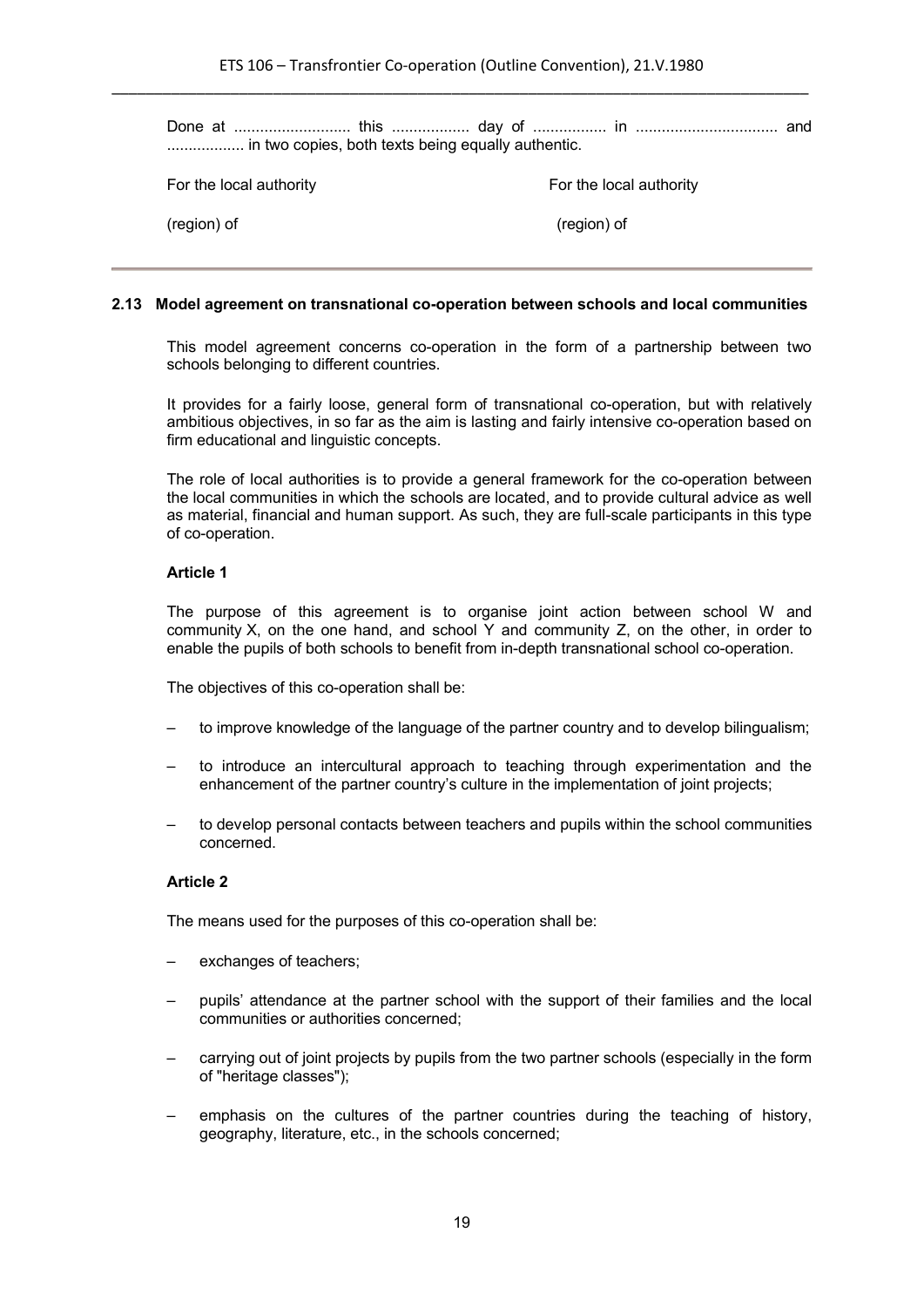- exchanges of teaching materials such as maps, books, magazines, cassettes, and audiovisual equipment;
- development of a programme of intensive, early learning of the language of the partner country;
- organisation of sports activities and competitions open to the pupils of the schools concerned;
- organisation of para-school activities open to the pupils of the schools concerned.

The signatory school authorities shall ensure that the co-operation covered by this agreement is integrated into the organisation of their schools, in particular with regard to curricula, teaching methods, para-school activities and options.

They shall ensure that teachers of the schools in their country have the necessary resources and time to establish contacts, exchange information, co-ordinate their action and organise the co-operation activities.

They shall seek to train teachers to use an intercultural approach to teaching so as to enhance the impact of the co-operation provided for in this agreement.

They shall take measures to give the language of the partner country a functional and symbolic role in the organisation and functioning of the schools concerned.

#### **Article 4**

The local authorities and communities signing this agreement shall undertake to provide material support and advice for the school co-operation programmes covered by the agreement.

They shall ensure that co-operation between the schools concerned by the agreement is included in their overall co-operation and partnership programme.

They shall provide the school cooperation schemes concerned with their experience in the cultural field.

#### **Article 5**

For the purpose of implementing the co-operation covered by this agreement, each of the parties shall contribute the resources specified in the appendix hereto.

(Remarks: for local communities, the contributions to such a co-operation agreement could comprise:

- financing (defrayal of the cost of travel, renumeration of outside teachers, etc..);
- the provision of equipment;
- the provision of personnel;
- the provision of premises for school and para-school activities or accommodation for teachers and pupils participating in exchanges;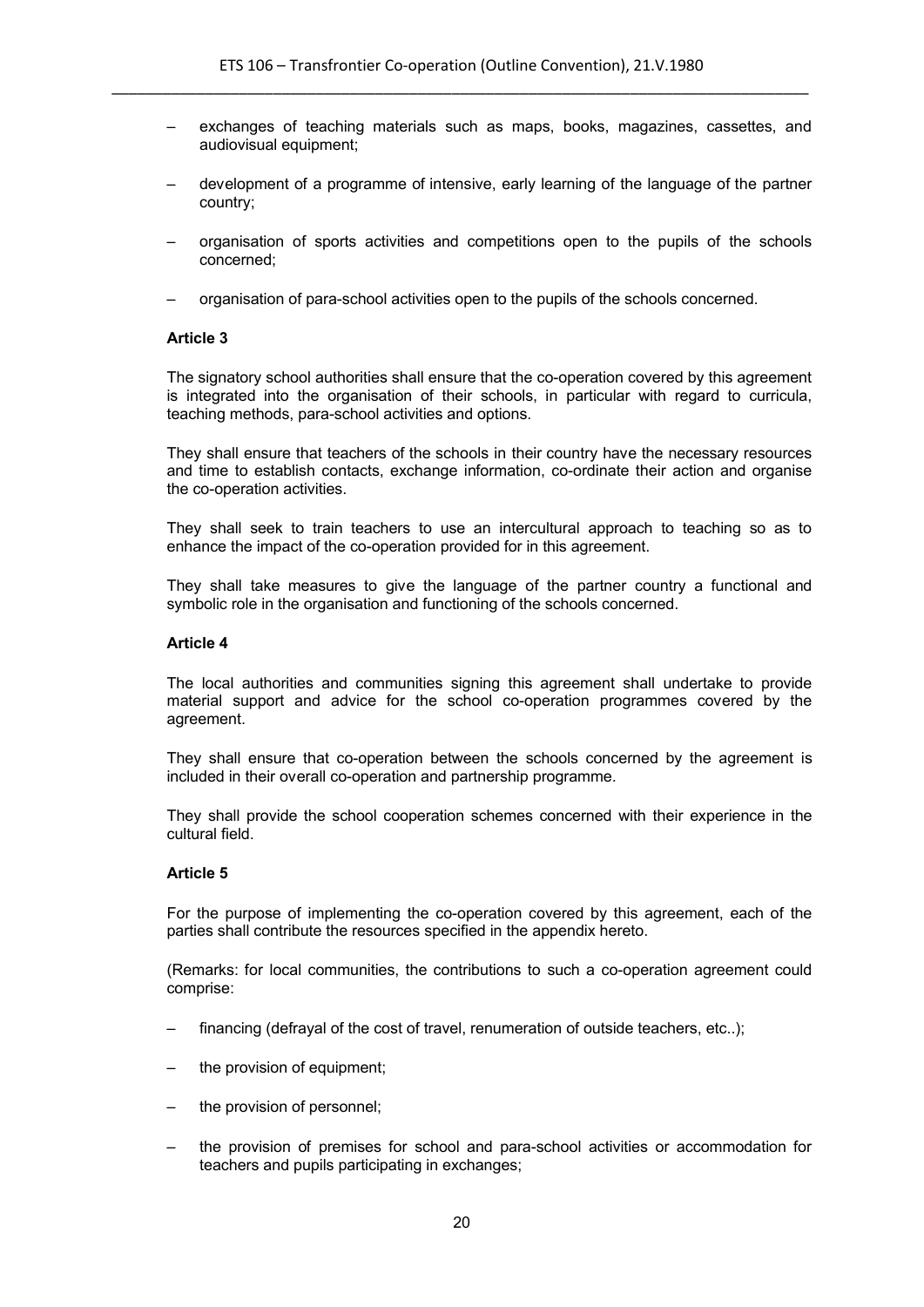- defrayal of secretarial services;
- etc.).

In the case of the school authorities and the schools themselves, these contributions might consist of the provision of personnel, the adaptation of curricula and courses, the provision of services, financing, coverage of the expenses of pupils of the partner school, etc..

#### **Article 6**

An activity programme for each year shall be approved by the parties to this agreement. It shall indicate the action to be taken, the resources to be used and the contributions of each signatory.

#### **Article 7**

A committee composed of representatives of the school authorities and the local authorities or communities who have signed the agreement, as well as representatives of the pupils' parents, shall monitor the implementation of this co-operation agreement.

The exact composition of this committee is defined in the appendix hereto.

This committee shall prepare the annual activity programmes provided for in Article 6; it shall examine issues relating to the practical organisation and the execution of the programmes; it shall maintain co-ordination between the outside contributors; and it shall make an assessment of the action taken.

It may set up sub-committees and working groups.

#### **Article 8**

In the context of this agreement, teachers of a given school may be seconded to the partner school. In this case, they shall be placed under the authority of the host school. The secondment agreement shall specify the conditions for the defrayal of the related costs.

#### **Article 9**

In the event of damage being sustained by suffered by pupils or teachers during co-operation programmes organised in pursuance of this agreement, the school responsible for the activity during which the damage arose shall compensate the victim, while taking action against any liable third party, if appropriate.

# **Article 10**

The appendices to this agreement may be revised annually in order to take account of the development of the co-operation.

# **Article 11**

This agreement has been concluded for a six-year period renewable tacitly for further threeyear periods. It may be terminated by any of the parties subject to one year's prior notice.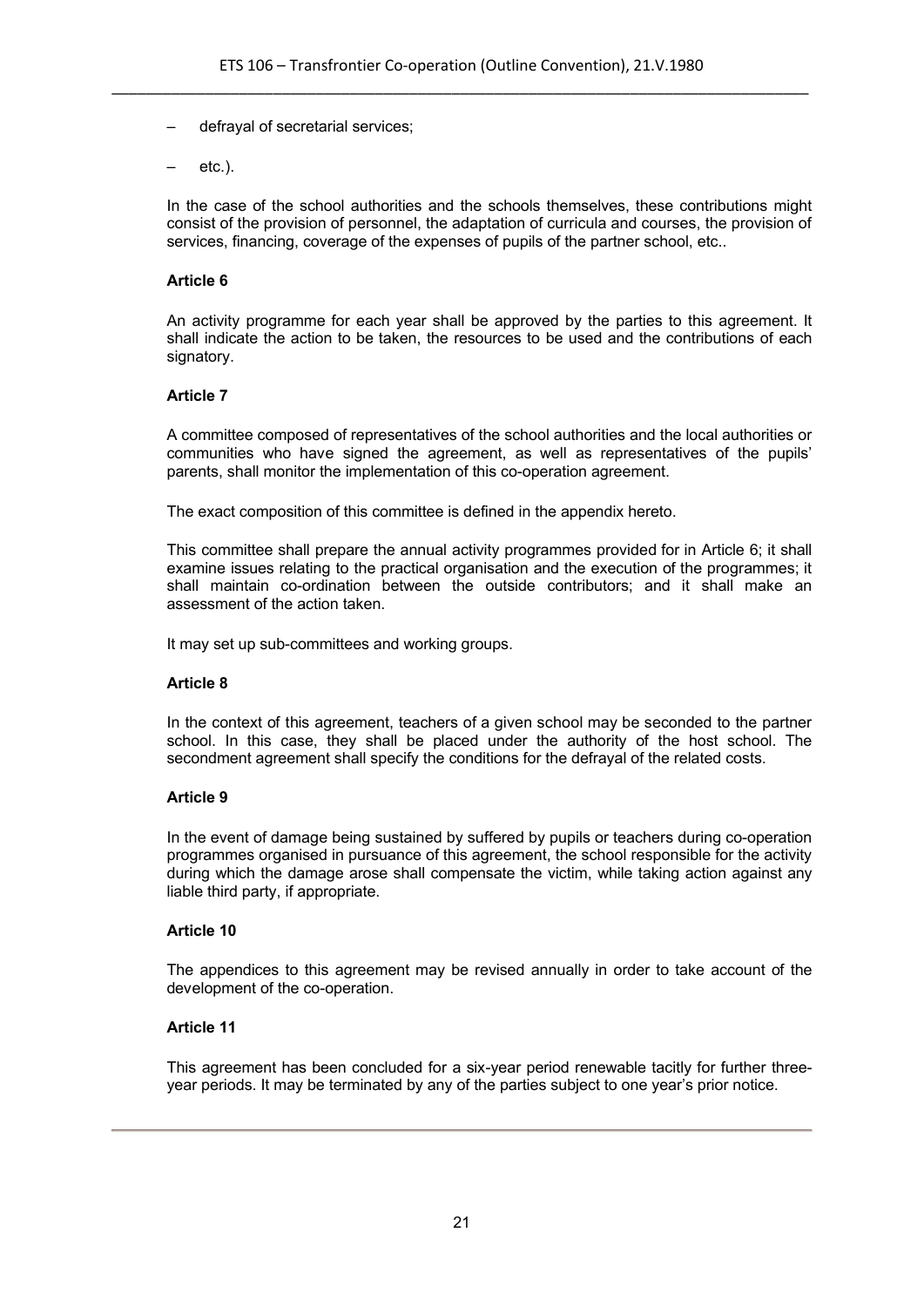#### **2.14 Model agreement on the institution of a transfrontier school curriculum**

The purpose of this highly original model agreement is to institute intensive co-operation between the school authorities on each side of a frontier, in order to set up, with the assistance of the territorial communities or authorities, transfrontier classes in which children originating from either side of the frontier attend school together. These classes will take place at the existing schools, without any new school being created, through a simple redistribution of resources and an exchange of staff. The local communities and authorities will participate directly in this form of co-operation as a driving force, contributing additional assistance (for instance, funding for school transport or specific indemnities), and as a partner in the intercultural and bilingual approach to teaching programmes.

This type of agreement will therefore be concluded between school authorities and the competent local authorities on each side of a frontier.

#### **Article 1**

The purpose of this agreement is to define the conditions for the operation of a school curriculum common to children and pupils from area X (on one side of the frontier) and from area Y (on the other side of the frontier).

(Optional stipulation: It shall come within the context of the co-operation agreement concluded between state X and state Y, for the purpose of promoting transfrontier school exchanges as an extension to the co-operation agreement between local communities A and B.)

The objective is to enable the children concerned to become highly proficient in the language and culture of each country concerned, and to acquire academic knowledge specific to each country's education system, so as to be able to study in each of these education systems without any major difficulty.

To this end, children from the two frontier areas participating in the curriculum shall attend school together and receive the same education, provided partly on one side of the frontier and partly on the other side by teachers from the two school authorities concerned.

The school authorities and the local communities shall undertake to facilitate the development of this curriculum, according to their powers and resources.

#### **Article 2**

Children following the transfrontier curriculum shall, from an administrative point of view, be enrolled as pupils of each country's respective school systems and shall be authorised to receive only part of the teaching provided in each country.

#### **Article 3**

A committee composed of representatives of the school authorities of the two states and of the local communities concerned, as well as representatives of pupils' parents and, possibly, qualified individuals, shall manage the curriculum.

Such management shall cover:

- the selection of children authorised to follow the curriculum,
- the stages of development of the curriculum,
- approval of teachers and outside contributors involved in the curriculum,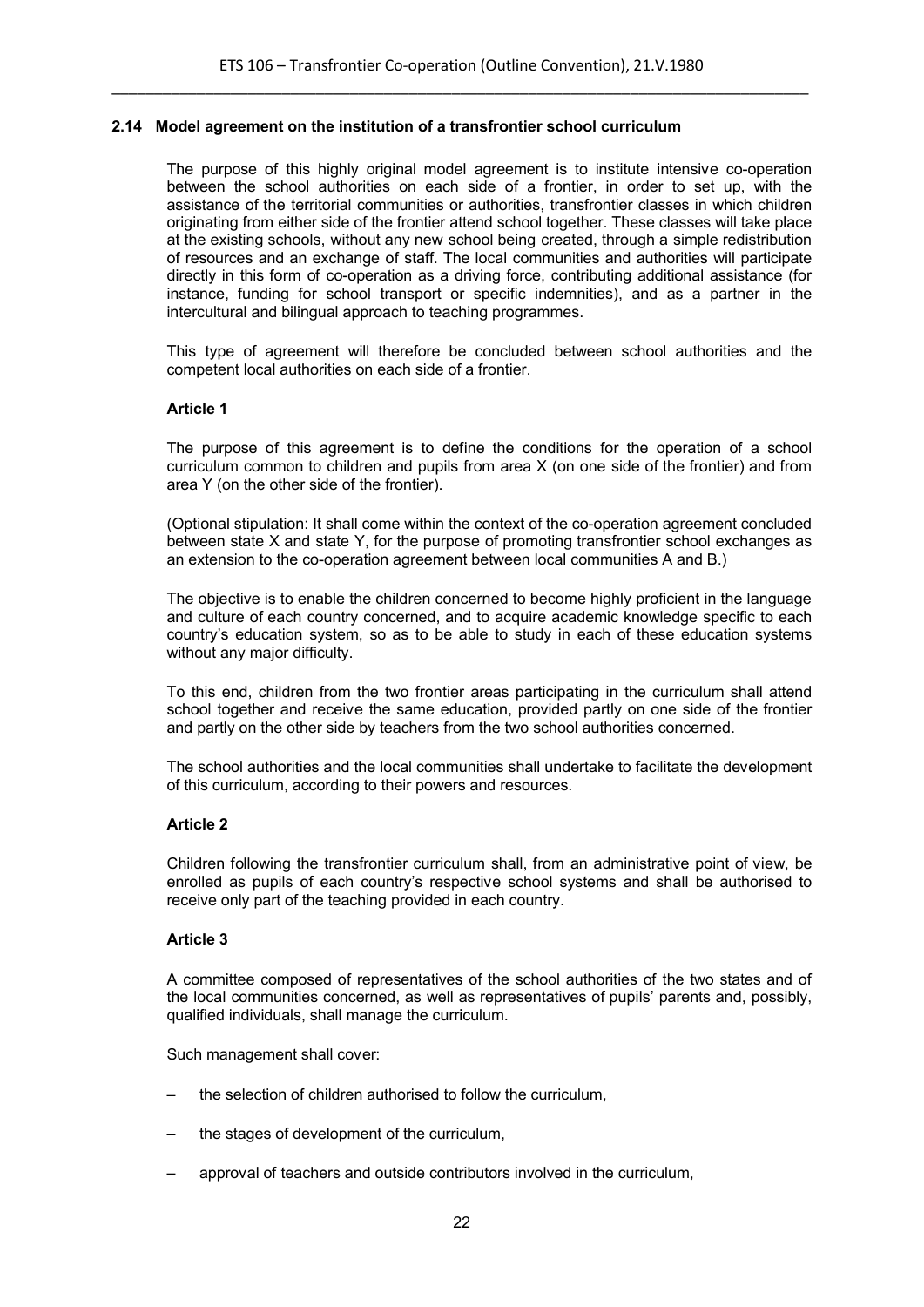- definition of the content of the teaching and the other school activities,
- appointment of the persons administratively and educationally responsible for the curriculum,
- co-ordination and harmonisation of the different outside contributors,
- the practical organisation of the curriculum,
- monitorial and assessment,
- arbitration in the event of a dispute.

The committee's duties shall include selecting, in accordance with the undertakings given in the context of Articles 4 and 5, the school activities for which each authority is to be responsible as well as the premises to be used.

The exact composition of the committee is specified in the appendix hereto. To enable the committee to monitor the above-mentioned aspects, it may set up sub-committees and working groups. It shall adopt rules of procedure defining the conditions of its functioning.

The committee shall take decisions by a 2/3 majority of its members. However, decisions involving the provision of resources additional to those specified in the appendices mentioned in Articles 4 and 5, shall be subject to the agreement of the authority or community required to provide the resources.

The committee's decisions shall be implemented by a teacher and an administrator in charge, as well as by their deputies, who shall ensure that the curriculum is correctly managed. Their appointments shall be subject to the approval of the school authorities of the two states. They shall jointly draw up an annual progress report.

# **Article 4**

In accordance with the content of the curriculum as defined by the committee provided for in Article 3, each school authority shall be responsible for part of the teaching by implementing its own school curricula and teaching methods and, for that purpose, making teachers, teaching materials and premises available for the transfrontier curriculum.

In the context of this curriculum, teachers from one country may be seconded to the school administration of the other country. In that case, they shall be placed under the authority of the host administration. The secondment agreement shall specify the conditions of defrayal of the related costs.

Each of the school authorities of the two states shall make an equivalent contribution to the development of the curriculum, whatever the number of children from each state.

An appendix hereto shows the scope of the commitments in terms of staff, equipment and premises for each school authority.

Remark: This appendix may provide for the staggered provision of resources, according to the development of the curriculum.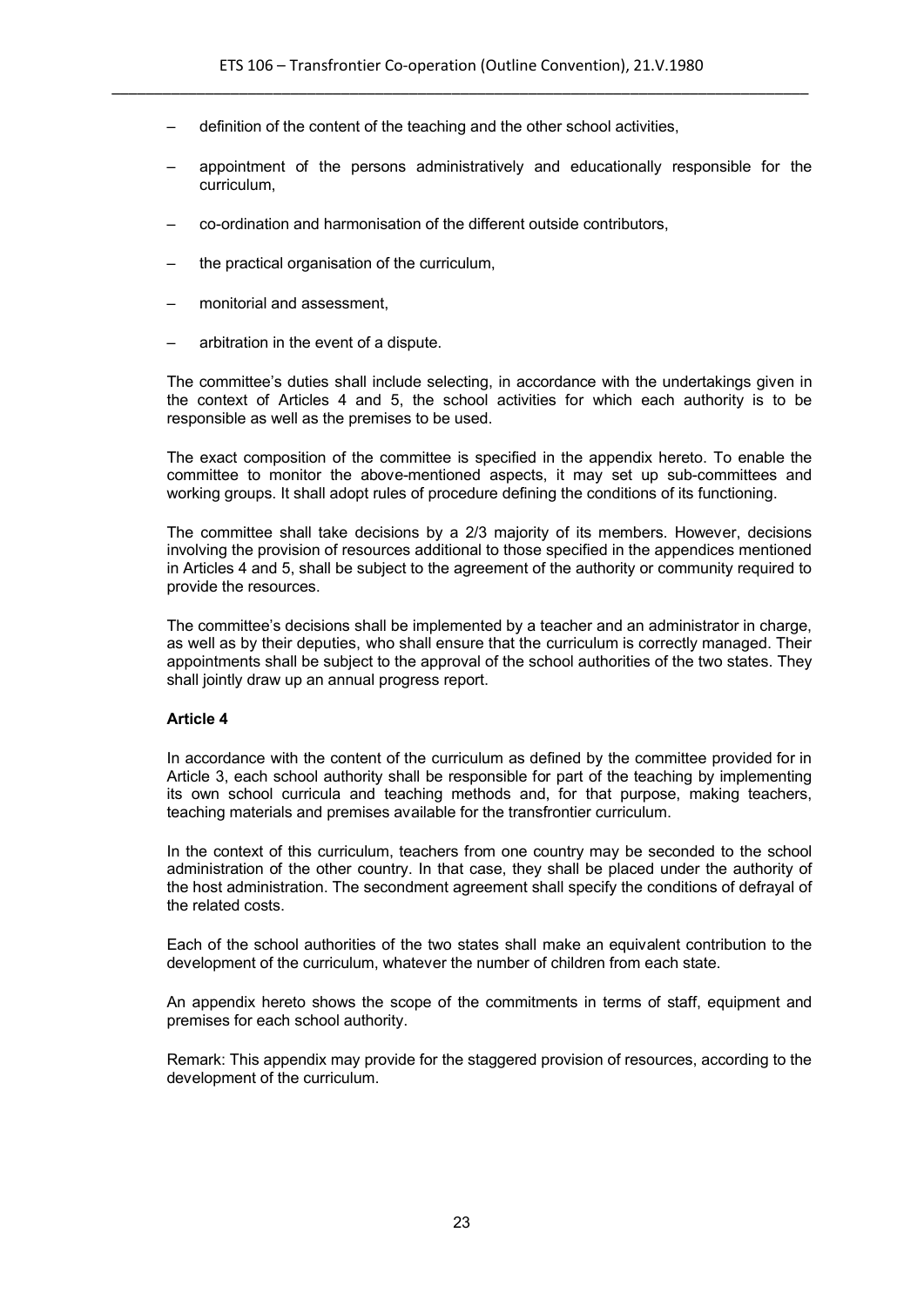The local communities who have signed this agreement undertake to provide material, financial, and, if appropriate, human support for the implementation of the transfrontier curriculum.

An appendix specifies the contributions of each authority.

Remark: This assistance may relate to premises, teaching materials, school transport, accommodation for teachers, financing, secondment of staff, etc.

# **Article 6**

The teachers of the school authorities of the two states and the outside contributors provided by the local authorities concerned shall form a single teaching team, which shall ensure that its contributions are co-ordinated and complementary under the guidance of the representatives appointed by the committee, as specified in Article 3.

#### **Article 7**

The curriculum shall be designed so as to guarantee purity between the languages, cultures and educational traditions of the two countries.

School activities and the subjects taught shall be allocated between the two languages. All the pupils following the curriculum shall receive the same tuition, except in the case of specified coaching needed by certain pupils and as well as elective subjects.

The first stages of development are described in the appendices and shall subsequently be specified by the committee provided for in Article 3.

Remark: Children will as a rule join the curriculum at the pre-primary school stage. The first classes to be set up will therefore be nursery classes, with new classes being provided as the children progress to higher levels of the school system. However, depending on local circumstances and, in particular, the presence of older bilingual children, the curriculum could begin at a higher level).

# **Article 8**

Additional para-school and out-of-school activities shall be organised with the assistance of the school authorities, local communities and pupils' parents in order to improve access to the language and culture of the two countries concerned for the pupils following the curriculum and strengthen relations between the children.

# **Article 9**

The school authorities shall, at all levels of teaching, help pupils who have followed the transfrontier curriculum to reform the usual school curriculum of either country if their parents so wish or if they leave the frontier region.

On completion of the pupils' secondary education, the school authorities and the persons in charge of the curriculum shall endeavour to help the pupils prepare for each country's schoolleaving examination.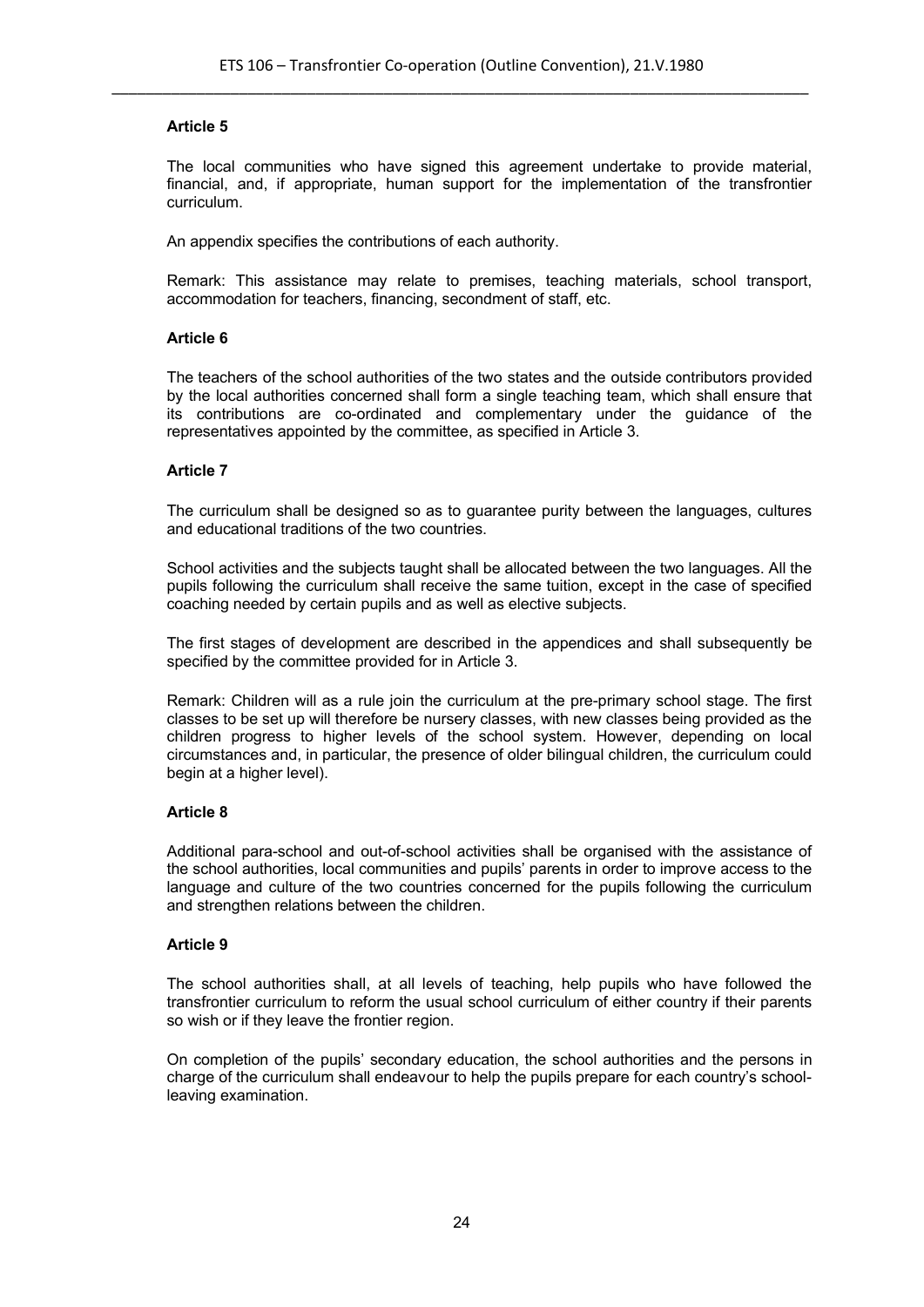In the event of damage being sustained by pupils or teachers during activities relating to the transfrontier curriculum, the school responsible for the activity during which the damage arose shall compensate the victim while taking action against any liable third party, if appropriate.

#### **Article 11**

The appendices hereto specifying the composition of the committee provided for in Article 3, the stages of development of the curriculum and the contributions of the authorities of the signatory communities shall be reviewed annually, no later than three months before the beginning of each school year, in order to take account of the progress of the project.

#### **Article 12**

This agreement has been concluded for a six-year period and is renewable tacitly for further three-year periods. It may be terminated by any of the parties subject to one year's prior notice.

# **2.15 Model agreement on transfrontier or interterritorial co-operation concerning land use along transfrontier rivers**

(See para. 1.13)

# **2.16 Model agreement on transfrontier co-operation establishing the statutes of a transfrontier co-operation grouping having legal personality**

The Parties to this agreement on transfrontier co-operation

Having regard to the European Outline Convention on Transfrontier Co-operation between Territorial Communities or Authorities, opened for signature in Madrid on 21 May 1980 **(1)**, and its Additional Protocol, opened for signature in Strasbourg on 9 November 1995 **(2)** ;

[Where appropriate:

Having regard to the interstate agreement on groupings for transfrontier co-operation, signed in ...... on .... **(3)** ;]

Whereas ……

Being resolved to ……

Have agreed to that end to establish a Grouping for transfrontier co-operation and to draw up its Statutes as follows.

 $\mathcal{L}$ 

 $(1)$  Official Journal of ....

<sup>(2)</sup> Official Journal of ....

 $(3)$  Official Journal of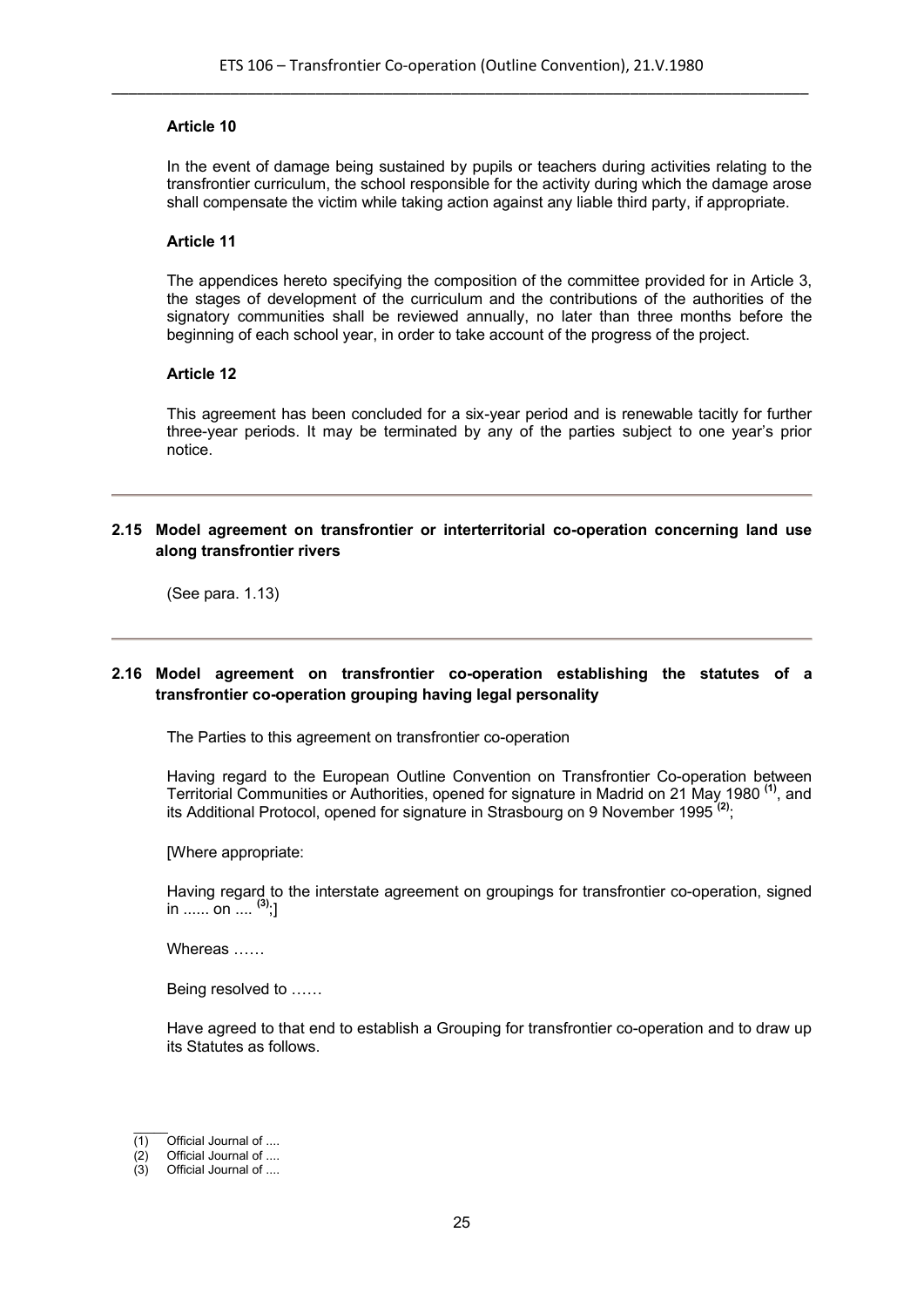# **SECTION I – CONSTITUTION, OBJECTIVE, DURATION, TERRITORIAL SCOPE, MEMBERS OF THE GROUPING**

#### **Article 1 – Constitution**

1 A Grouping for transfrontier co-operation shall be set up between the following partners, signatories to this agreement, and any other persons to which their rights are subsequently assigned or which are admitted as new members:

(Indicate below the legal persons participating in the Grouping:

- legal persons in State A:
	- \* territorial communities
	- \* public law groupings or associations (*as appropriate*)
	- \* other local public bodies (*as appropriate*)
	- \* other public law legal persons (*as appropriate*)
	- \* private law legal persons (*as appropriate*)
- legal persons in State B:
	- \* territorial communities
	- \* public law groupings or associations (*as appropriate*)
	- \* other local public bodies (*as appropriate*)
	- \* other public law legal persons (*as appropriate*)
	- \* private law legal persons (*as appropriate*)
- ……
- (Also indicate, where the need arises, natural persons allowed to participate in the Grouping by virtue of the public duties assigned to them:
- natural persons having the nationality of State A: .....
- natural persons having the nationality of State B: .....
- ….)
- 2 The Grouping for Transfrontier Co-operation established under this agreement shall be known as (name).

#### **Article 2 – Definitions**

For the purposes of these Statutes, the following definitions shall apply:

a Grouping: the Grouping for Transfrontier Co-operation established by this agreement;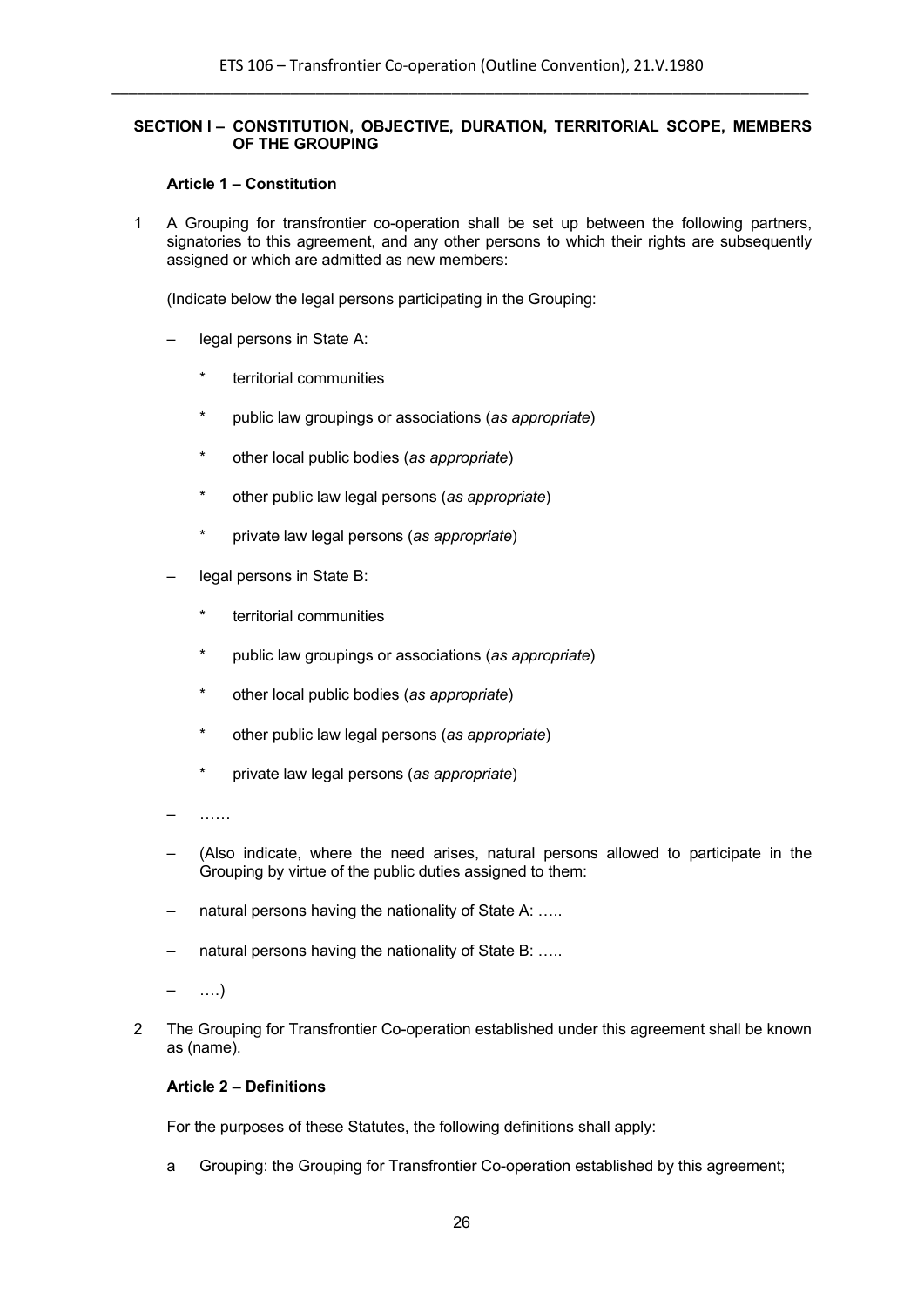- b Territorial communities or authorities: the public institutions referred to in Article 1 of the interstate agreement of ...... on groupings for transfrontier co-operation, when these institutions are members of the Grouping established by this agreement;
- c Legal persons: the public institutions referred to above, as well as legal persons governed by private law which are members of the Grouping;
- d Representatives natural persons appointed by members of the Grouping to represent them at the General Assembly.

# **Article 3 – Headquarters and territorial coverage**

- 1 The Grouping's headquarters shall be at ...... (*address*). It may be moved, by decision of the Board, to another location on the territory of the same country, but may not be located elsewhere than on the territory of one of the territorial communities or authorities belonging to the Grouping.
- 2 The Grouping may establish one or more business offices at locations other than that of its headquarters.
- 3 The Grouping shall cover the following territory:

*(indicate territories or parts of territories covered)*.

# **Article 4 – legal form and applicable law**

- 1 (Unless provided otherwise in the interstate agreement of ..... on groupings for transfrontier co-operation), the Grouping shall be a public/private law (*delete as appropriate*) body, governed by the laws of ...... (*insert country*) and specifically the act of ..... on ...... (*insert relevant legislation*) **(1)** .
- 2 The Grouping shall take the form of a(n) ...... (*indicate the legal category to which the Grouping is to belong: consortium, intermunicipal association, Zweckverband, private law association, commercial company, etc.*).

# **Article 5 – Personality and legal capacity**

- 1 The Grouping shall be a legal person governed by public/private law (*delete as appropriate*) enjoying legal capacity to the extent required for the performance of its tasks and the achievement of its aim, as defined in Article 6.
- 2 It shall acquire this legal personality on the date on which these Statutes come into force.

# **Article 6 – Aim, tasks [competencies and powers]**

1 The aim of the Grouping shall be to promote, assist and co-ordinate transfrontier co-operation between its members on the territory defined in Article 3, para. 3, in the following matters: (*list*).

(Where appropriate:

This aim shall entail the following tasks, among others:

 $\mathcal{L}$ (1) Official Journal of ....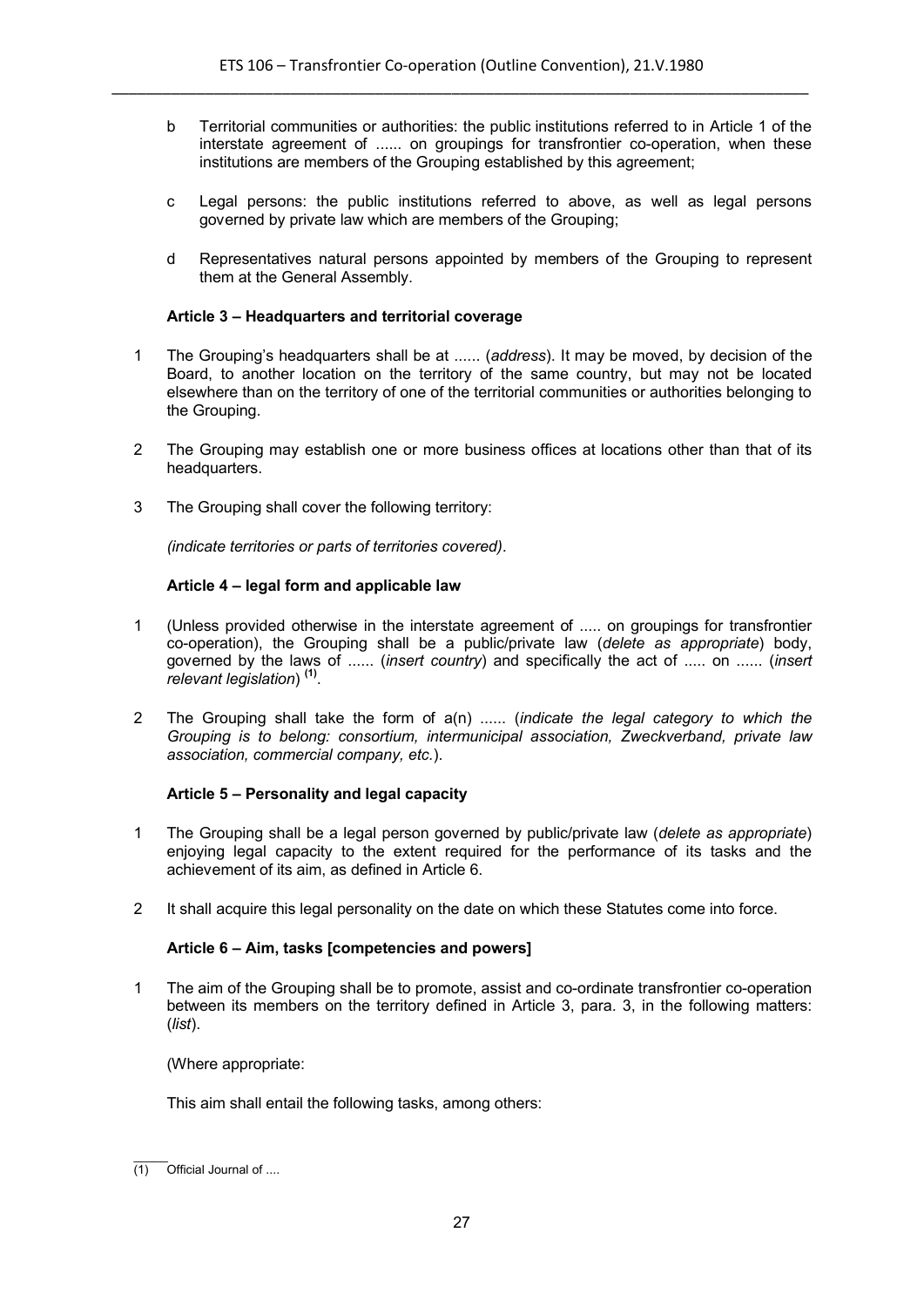- carrying out projects of common interest (*to be specified*);
- managing public facilities or services of common interest (*to be specified*);
- providing financial aid for third parties;
- advising members, public institutions, firms and individuals on their transfrontier activities.

– ....)

(Where appropriate:

- 2 For the purpose of achieving its aim, the Grouping may be given specific tasks to perform in the name of, on behalf of and on the instructions of one of the territorial communities or authorities which belong to it. In such cases, the delegation of tasks to the Grouping shall also be governed by the terms and procedures laid down in the domestic law of the state to which this community or authority is subject to.
- 3 The Grouping shall not share in profits.

*If it is a public grouping:*

- 4 The Grouping may conclude public procurement contracts for the purpose of achieving its aim. Territorial communities or authorities directly or indirectly involved in funding these operations shall indicate, in a specific transfrontier co-operation agreement providing for their participation, the obligations to which they are subject under the domestic law of their own countries in respect of procedures for advertising, calls for tender and the choice of firms. Without prejudice to the laws applying to such public contracts, they shall take measures permitting each of them to comply with these obligations.
- 5 The Grouping shall have no power to enact regulations or take decisions which may affect the rights and freedoms of individuals, or to raise taxes/decide to impose levies of a fiscal nature.

# **Article 7 – Duration**

- 1 The Grouping shall be established for a period of ….. (*to be specified*) from the date on which these Statutes come into force.
- 2 This period may be extended, as provided for in Article 39 below.

# **Article 8 – Rights and obligations of members**

- 1 The statutory rights of members of the Grouping shall be determined by their contributions to the costs and expenses occasioned by its work, as follows:
	- The number of representatives which each legal person has in the General Assembly shall be proportional to its statutory rights (other methods of distribution possible);
	- In their dealings with one another, the extent to which members are bound by the commitments of the Grouping shall also be proportional as above;
	- In their dealings with third parties, members shall not be jointly and severally liable. They shall be bound by the commitments of the Grouping in proportion to their statutory rights.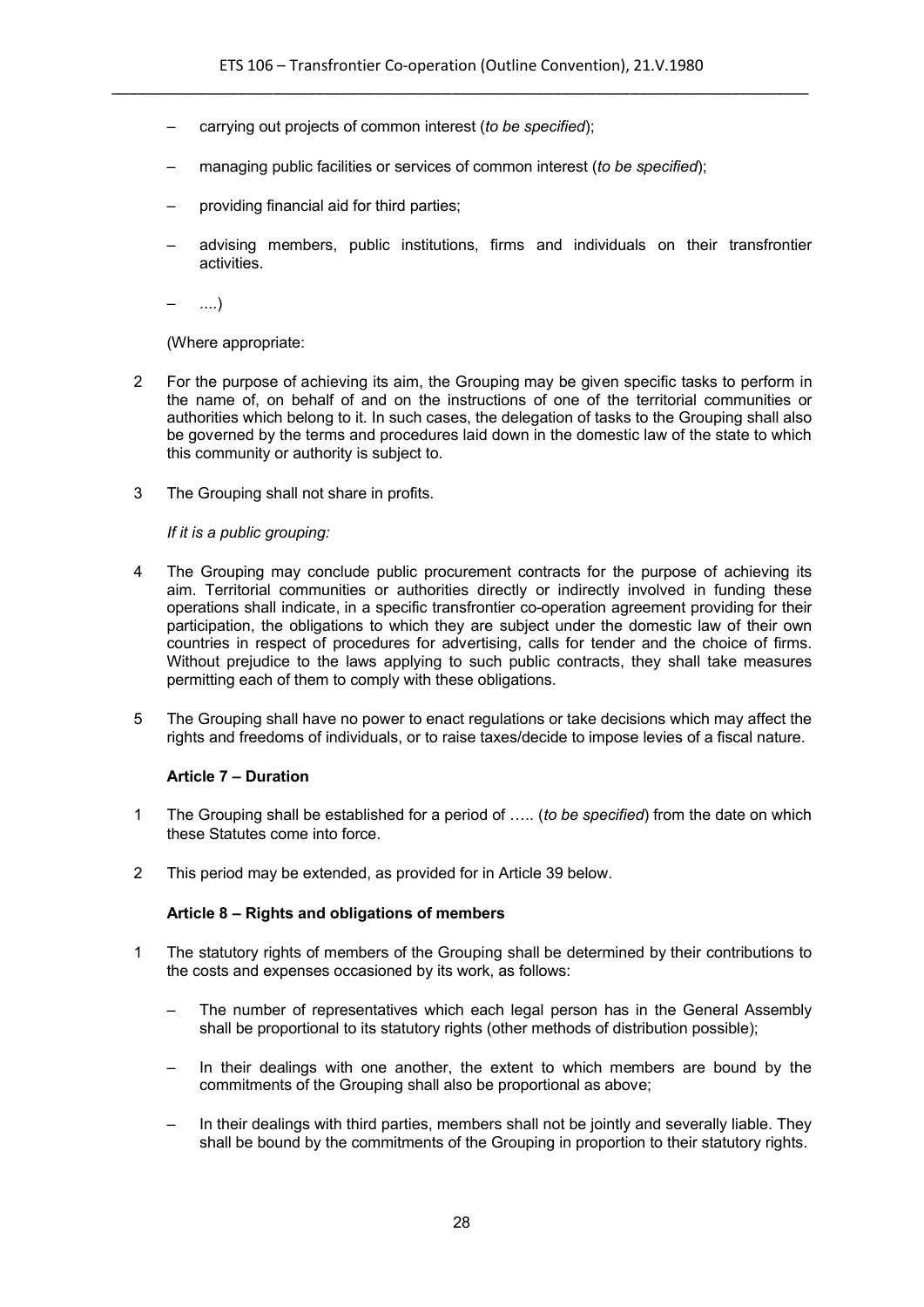2 Territorial communities or authorities belonging to the Grouping shall be entitled to use its facilities, services and programmes. They must take the action needed to implement its decisions, within the limits of the powers conferred on them by the domestic law of their own countries.

#### **Article 9 – New members**

- 1 The Grouping may admit new members. Applications for membership shall be made in writing and submitted to the General Assembly.
- 2 New members shall sign the present transfrontier co-operation agreement on joining. An addendum approved by the General Assembly shall set out the terms and effects of the new member's accession.

# **Article 10 – Withdrawals**

- 1 Any member may withdraw from the Grouping, during the term of this agreement, at the end of a financial year, provided it has discharged its obligations fully and given notice of its intention ..... months (*specify*) prior to the end of that financial year.
- 2 An addendum to this transfrontier co-operation agreement shall specify the practical, and particularly financial, aspects of withdrawal, in respect of the level of the withdrawing member's contribution and the Grouping's operating costs. In particular, it shall provide for compensation for the Grouping for facilities it has established for the member concerned.

# **Article 11 – Expulsions**

- 1 The General Assembly may, on a reasoned proposal given by the Board, expel any member which seriously fails to discharge its obligations and is still in breach of them after a period of ..... months (*specify*) from the Board's serving a warning on it by registered letter. A representative of the member concerned shall be heard beforehand.
- 2 The provisions of Article 10, paragraph 2, shall apply to the member expelled. This member shall also compensate the Grouping for damage sustained as a result of its failure to comply with its obligations; this compensation shall be deducted from any refund to which it may be entitled.

# **SECTION II – RESOURCES OF THE GROUPING**

# **Article 12 – Members' contributions to the financing of the Grouping**

- 1 The contributions referred to in Article 8 shall be specified in a protocol appended to these Statutes. They shall take the form of annual financial contributions by Grouping members and possibly:
	- provision of premises;
	- provision of facilities and equipment;
	- provision or secondment of staff of territorial communities or authorities;
	- other forms of contribution to the Grouping's work.
- 2 The annual financial contributions shall be compulsory for territorial communities or authorities. Their amount shall be determined, on the Board's proposal, when the budget is voted by the General Assembly.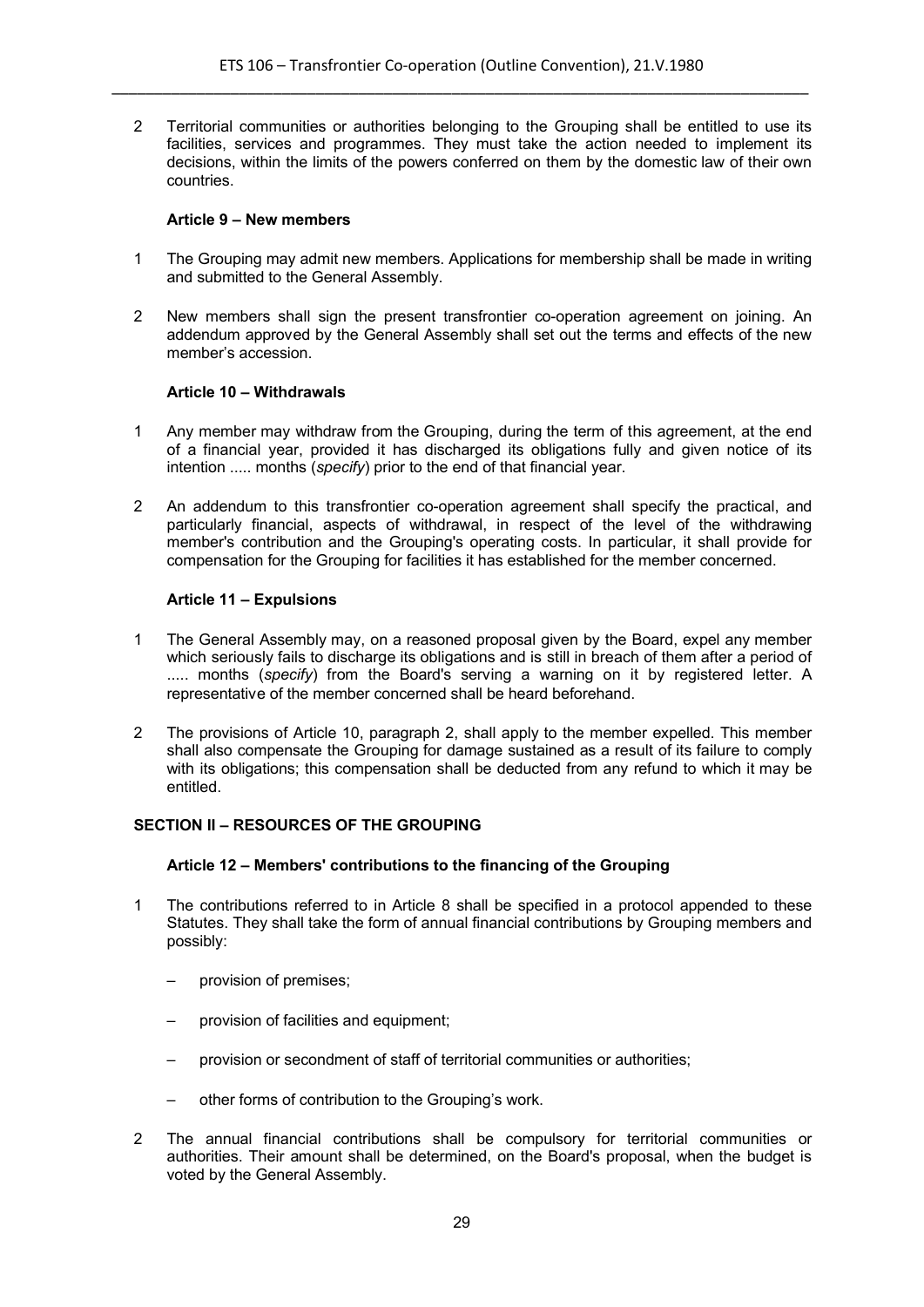3 The value of the other forms of contribution shall be estimated by common agreement between the Grouping's members.

# **Article 13 – Other funding**

1 The Grouping may also be funded by income from the services it provides, but not by any levies of a fiscal nature.

*If the law of the state in which the Grouping has its headquarters permits:*

- 2 The Grouping may contract loans. Every loan and its repayment terms shall be the subject of a transfrontier co-operation agreement between all the Grouping's members.
- 3 The Grouping's income shall also comprise:
	- subsidies made to it at its request;
	- gifts and legacies from natural or legal persons;
	- interest and other returns on its assets.

#### **Article 14 – Facilities and equipment**

- 1 Facilities and equipment provided by members of the Grouping shall remain their property. They shall recover them when the Grouping is wound up.
- 2 Items purchased by the Grouping shall belong to it. They shall be devolved in accordance with Article 40 below, if the Grouping is wound up.

# **Article 15 – Staff of the Grouping**

The staff of the Grouping shall comprise:

- staff made available by territorial communities or authorities belonging to the Grouping;
- staff seconded from these territorial communities or authorities and paid from the Grouping's budget;
- contract staff directly recruited by the Grouping and paid from its budget.

# **Article 16 – Provision or secondment of staff**

- 1 Staff made available to the Grouping shall retain their original terms and conditions of employment. Their original employer shall remain responsible for paying their salaries, related benefits and occupational insurance contributions, and shall be responsible for their career advancement.
- 2 Staff made available or seconded to the Grouping shall be operationally answerable to its Director/Secretary General, if there is one, and otherwise to its Chairman.
- 3 These staff shall be returned to the territorial community or authority from which they came in the following cases (*to be specified*):

– ......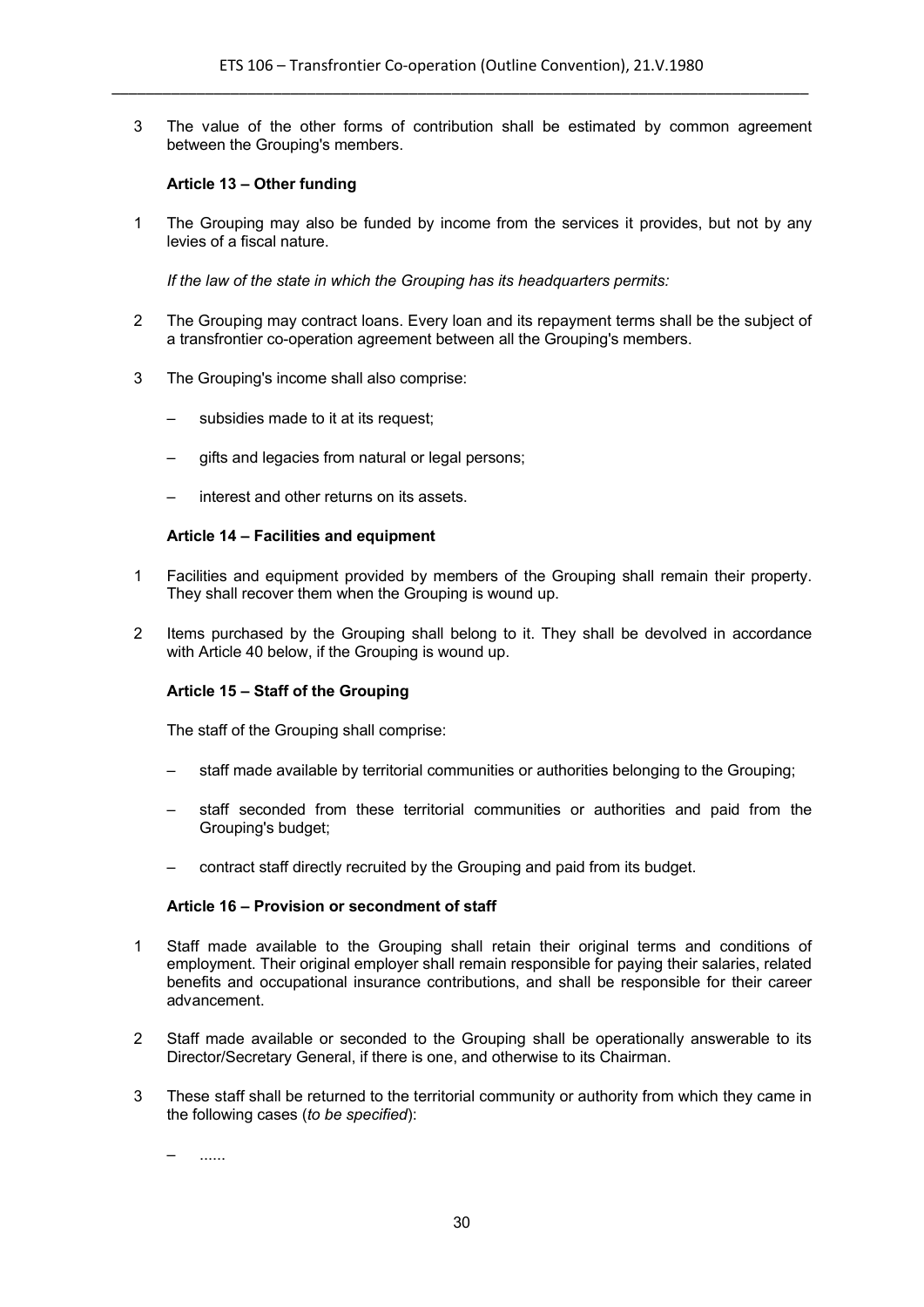– ......

#### **Article 17 – Staff directly recruited by the Grouping**

- 1 Such recruitements shall be secondary to the provision or secondment of staff. The terms on which such staff are recruited and employed shall be determined by the Board.
- 2 Staff directly recruited by the Grouping shall be subject to the law of the state in which it has its headquarters, particularly in respect of labour laws and regulations on salaries and pensions.

# **SECTION III – ORGANISATION AND MANAGEMENT OF THE GROUPING**

#### **Chapter 1 –** *The General Assembly*

#### **Article 18 – Composition of the General Assembly**

- 1 The General Assembly shall comprise representatives of all the Grouping's members. Each representative must hold a valid mandate.
- 2 The appointment and mandates of members' representatives to the General Assembly shall be governed by the law of the state to which the legal person concerned belongs.
- 3 The number of representatives of each legal person belonging to the Grouping shall be proportional to its statutory rights, as laid down in Article 8 above. However, each member shall have at least one representative in the General Assembly.

#### **Article 19 – Duties of the General Assembly**

The general Assembly shall be the Grouping's principal statutory board. It shall be responsible for:

- electing and dismissing the Grouping's Chairman;
- electing and dismissing the members of the Board, collectively or individually;
- examining the Board's management reports and discharging its members in respect of their mandates;
- setting up working parties when necessary and electing their chairmen among its own members;
- determining the annual financial contributions of Grouping members;
- adopting the annual programme of activities and the corresponding budget;
- appointing and dismissing the independent auditors responsible for examining the Grouping's accounts;
- approving the annual accounts for the past budget year, comprising the balance sheet and the profit and loss account;
- deciding on the admission of new members and on the terms of their admission;
- deciding to expel members of the Grouping;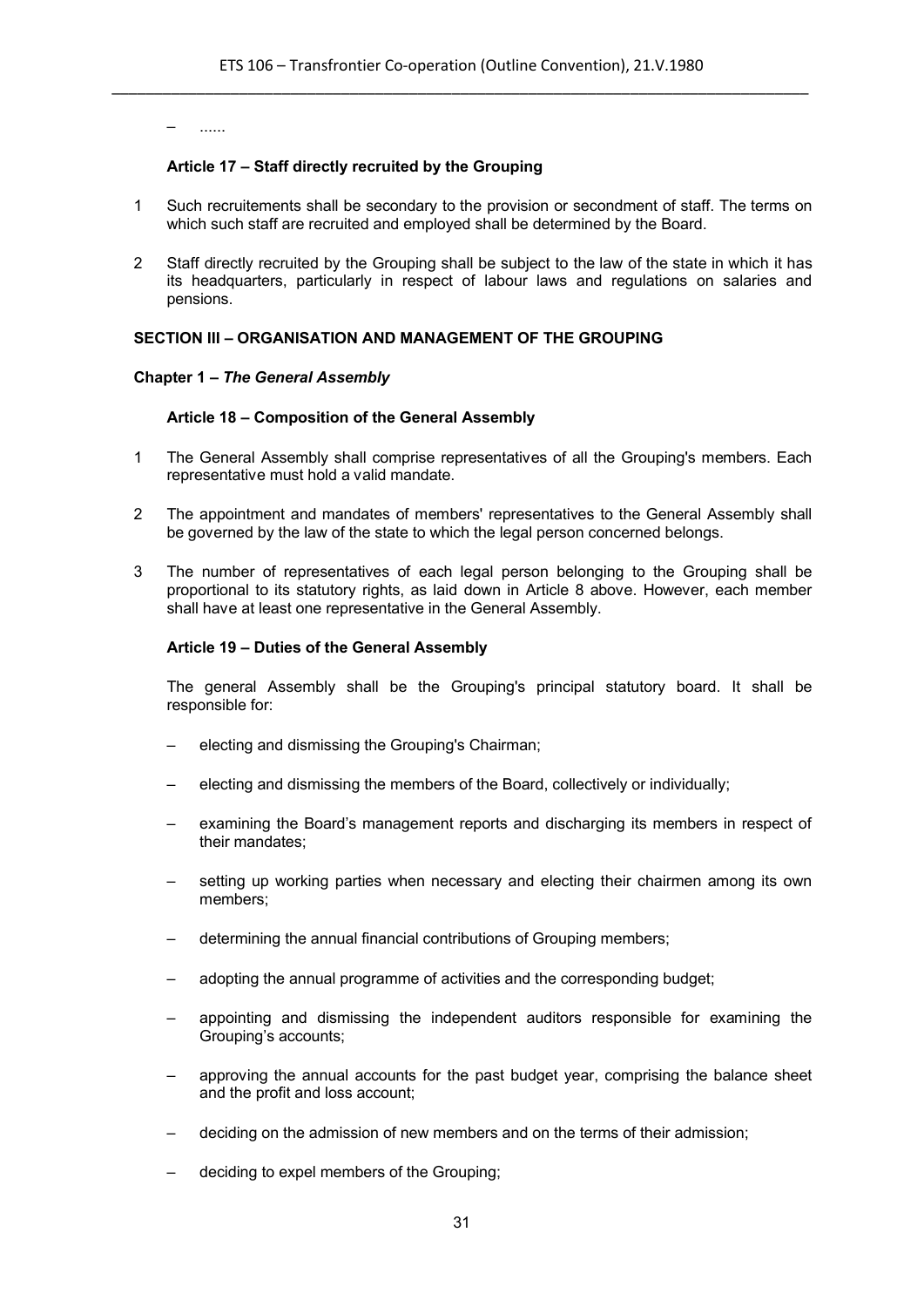- approving the procedures for expulsion or withdrawal of a Grouping member;
- deciding to wind up the Grouping early;
- approving the rules of procedure;
- deciding on any amendments to these Statutes.
- other responsibilities (*to be specified*).

# **Article 20 – Functioning of the General Assembly**

- 1 The General Assembly shall be convened at least once a year by the Grouping's Chairman or, if he is prevented from doing so, by the Vice-Chairman. It shall meet in extraordinary session at the request of ......... (*majority to be specified*) of the Grouping members' representatives, with an agenda which they shall determine.
- 2 Convening notices shall be sent to each member of the Grouping by registered letter at least two weeks before the date set for the meeting. This notice must be accompanied by the agenda for the meeting and all the documents which members require to take informed decisions.
- 3 Meetings of the General Assembly shall be public, except in special cases provided for in the rules of procedure.

# **Article 21 – Voting in the General Assembly**

- 1 Each representative in the General Assembly shall have one vote without prejudice to paragraph 2 below.
- 2 Voting by proxy shall be permitted. No representative may hold more than one proxy.
- 3 If, at the time of voting, a majority of ......... (*to be specified*) is not present, the vote shall be deferred. The General Assembly shall be reconvened within ...... days (*to be specified*) with the same agenda; a final decision shall then be taken, regardless of the number of representatives present.
- 4 Unless otherwise provided in these Statutes, decisions of the General Assembly shall be taken by an absolute majority of the votes.

# **Article 22 – Minutes of the proceedings and discussions of the General Assembly**

- 1 The proceedings and discussions shall be recorded in minutes sent to every member of the Grouping and to the authorities responsible for supervising it. The minutes shall be drawn up in the language or languages which the law of each of the states concerned prescribes for use in the proceedings and deliberations of territorial communities or authorities.
- 2 Copies of or excerpts from these minutes for production in court or elsewhere shall be signed either by the Grouping Chairman or by a person specially appointed to do so by the Board.

# **Article 23 – Information for Grouping members**

1 The General Assembly shall regularly (*period to be specified*) send the legal persons belonging to the Grouping full reports on its activities.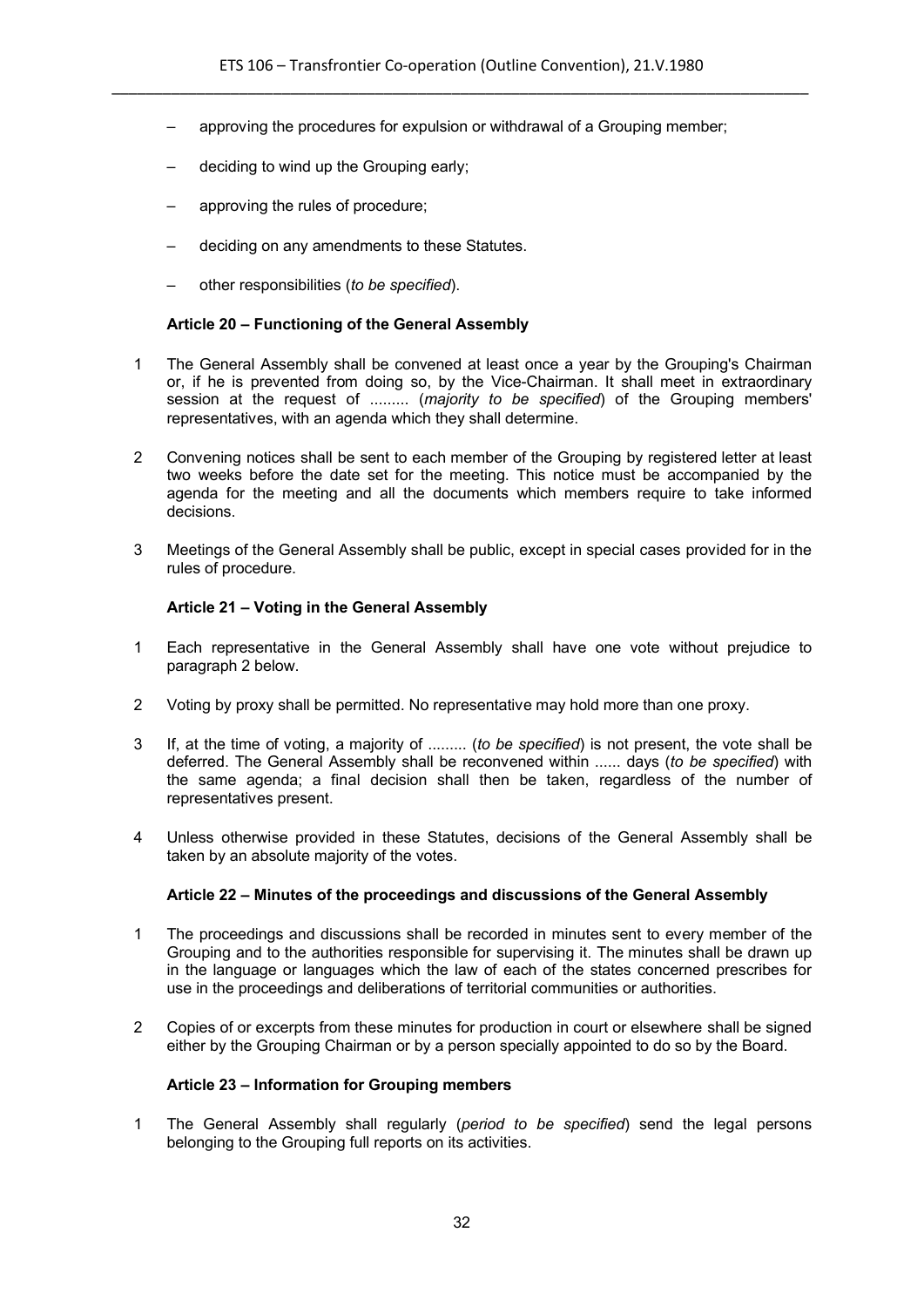2 Representatives of members of the Grouping shall be required to report regularly, verbally or in writing, on the General Assembly's activities to the statutory bodies of the legal person which has appointed them; they must also report to them on the manner in which they have exercised their mandates in the General Assembly.

#### **Chapter II –** *The Board*

#### **Article 24 – Composition of the Board**

1 The Board shall comprise … members (*specify*), elected or appointed by the General Assembly as follows:

(indicate procedure)

- 2 Candidates shall be put forward by the legal persons belonging to the Grouping. They need not be members of the General Assembly. The latter shall determine the duration of their term of office, which may not be longer than .... years (*insert*).
- 3 The Chairman of the Grouping, the Vice-Chairman and the chairmen of working parties set up by the General Assembly under Article 30 below shall be members of the Board *ex officio*.
- 4 Members of the Board shall not be remunerated. However, the Board may pay travel allowances to members to cover official journeys and a representation allowance to the Chairman of the Grouping.
- 5 If a seat on the Board becomes vacant for any reason, the Board shall appoint a temporary administrator. He shall serve until a new Board member is elected, in accordance with paragraph 2 below, which shall be not later than ...... months (*to be specified*) after the vacancy occurs.
- 6 Members of the Board are subject to prohibitions, established, for the category of bodies to which the grouping belongs, by the domestic law of the State in which its headquarters is located.

#### **Article 25 – Powers of the Board**

- 1 The Board shall have the widest powers to take all decisions or measures necessary or helpful to realisation of the Grouping's aims.
- 2 Amongst other tasks, it shall:
	- prepare and implement the General Assembly's decisions and report to it on its management at least once a year;
	- examine all questions arising from the routine work of the Grouping;
	- determine the membership of the working parties set up by the General Assembly;
	- draw up the annual programme of activities and corresponding draft budget;
	- determine the recruitment and employment conditions of staff directly recruited by the Grouping;
	- determine the obligations of staff seconded or made available to the Grouping;
	- appoint and dismiss staff directly recruited by the Grouping;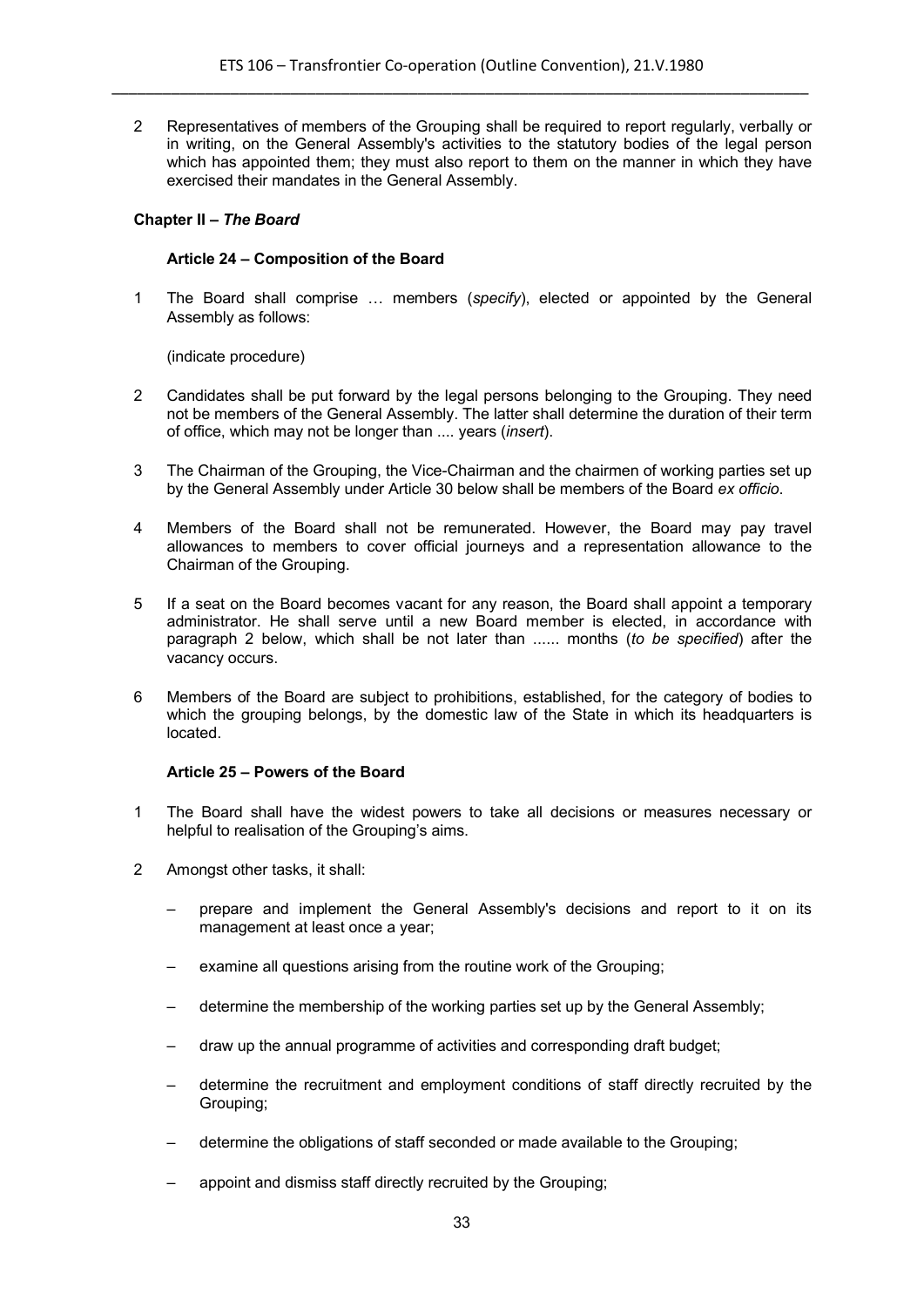- if appropriate, appoint and dismiss a director/secretary general and determine his powers;
- draw up rules of procedure and submit them to the General Assembly for approval;
- exercise all powers which are not expressly vested in other statutory bodies of the Grouping.
- 3 The Board and each of its members shall supply any information asked for by one or more representatives in the General Assembly verbally or in writing, within a period of … weeks (*specify*).

#### **Article 26 – Functioning of the Board**

- 1 The Board shall meet at least twice a year and as often as the interest of the Grouping requires. It shall be convened by the Chairman or, in his absence, the Vice-Chairman. An extraordinary meeting shall be convened at the request of several members, representing at least one-third of the statutory rights specified in Article 8 above. The notice of meeting shall indicate the agenda for the meeting.
- 2 The meetings of the Board shall not be public.
- 3 The Board's decisions shall be taken by an absolute majority of the votes cast. No account shall be taken of abstentions in calculating this majority. If, at the time of voting, a majority of the members is not present, the vote shall be deferred. The Board shall be reconvened within two weeks with the same agenda; it shall then take a final decision, regardless of the number of representatives present.
- 4 Article 24 above shall apply to the proceedings and deliberations of the Board.

#### **Article 27 – Information for Grouping members**

The Board shall supply information requested by any member of the Grouping, verbally or in writing, and within a period of … weeks (*specify*).

# **Chapter III –** *Chairman and Director/Secretary General of the Grouping*

#### **Article 28 – Chairman and Vice-Chairman of the Grouping**

- 1 The General Assembly shall elect a Chairman and a Vice-Chairman from among its members, for a renewable term of ... years (*insert*). The Vice-Chairman shall be a member of a territorial community or authority in a state other than that of which the Chairman is a national.
- 2 The Chairman or, in his absence, the Vice-Chairman shall convene and chair meetings of the General Assembly and the Board; he shall represent the Grouping in matters judicial and extraiudicial.

#### **Article 29 – Director/Secretary General of the Grouping**

1 The Board may appoint a Director/Secretary General of the Grouping for a term of … years (*specify*), on the Chairman's proposal.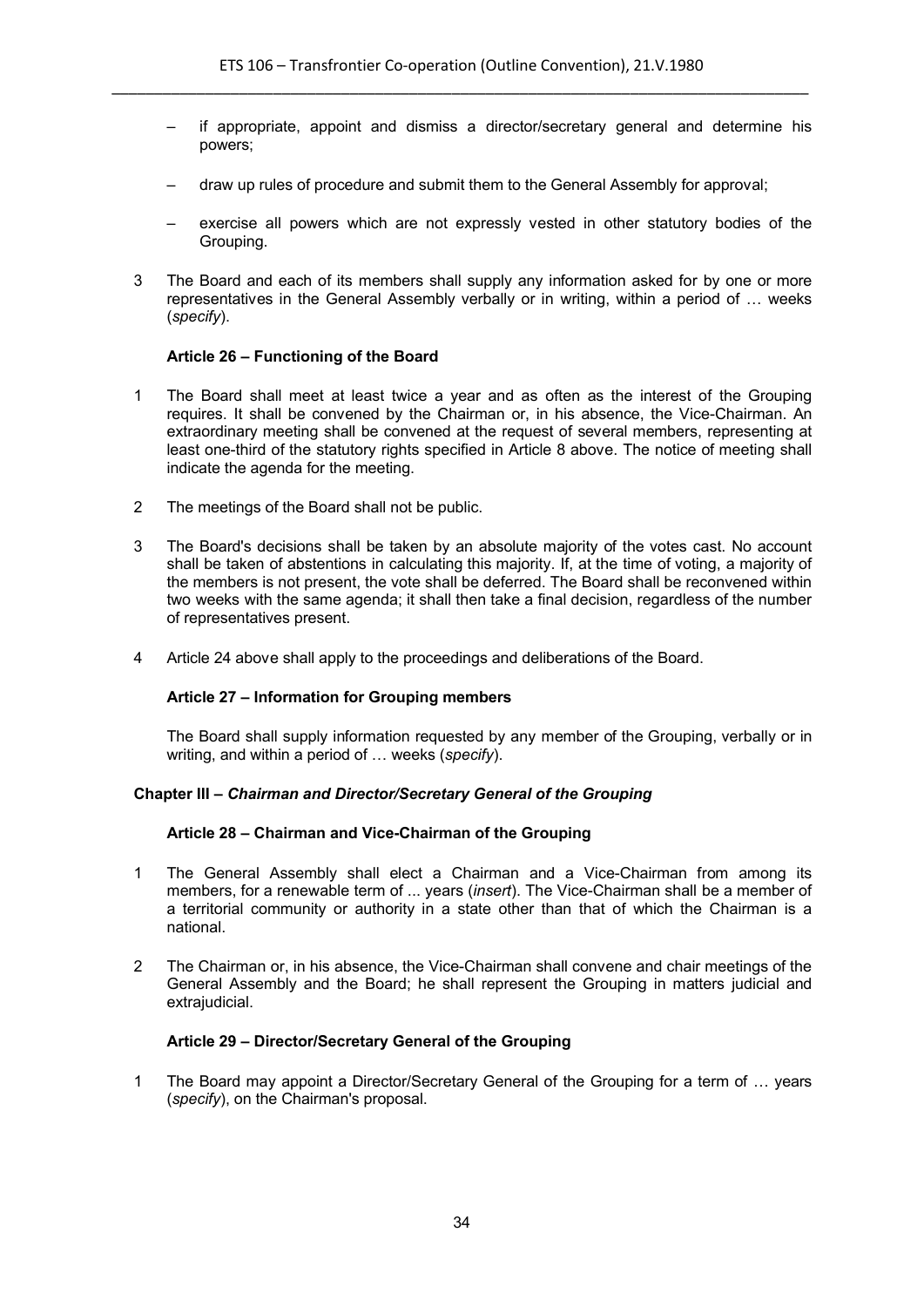- 2 The Director/Secretary General shall be the Board's executive officer; he shall be responsible for day-to-day management of the Grouping, under the authority of the Board and the Chairman and on conditions which they shall determine. He shall prepare the Board's decisions and implement them.
- 3 He shall have authority over all the Grouping's staff.
- 4 In dealings with third parties, the Director/Secretary General shall commit the Grouping in respect of all measures consistent with its aims.

# **Chapter IV –** *Working parties*

# **Article 30 – Working parties**

- 1 The General Assembly may set up working parties, whose terms of reference and operating methods it shall determine. It shall elect the chairmen of these working parties from among its members for a renewable term of .... years (*specify*).
- 2 The Board shall determine the membership of working parties, on their chairmen's proposal.

# **Chapter V –** *Administrative supervision*

# **Article 31 – Applicable law**

The acts and deliberations of the Grouping shall be subject to the supervision provided for in the domestic law of the state in which the Grouping has its headquarters. In accordance with this law, the authority responsible for supervision shall be ... (*specify*). This authority shall also ensure that the interests of territorial communities or authorities belonging to other states are protected.

# *If appropriate:*

# **Article 32 – Objections by other States to participation in the Grouping**

The competent authorities in other States shall be entitled to notify the Grouping that they object to the territorial communities or authorities which come under their authority continuing to be members of the Grouping. Such notification, duly substantiated, shall be deemed grounds for withdrawal, in which case Article 10 above shall apply.

# **Article 33 – Information for competent authorities in other countries**

- 1 The Grouping must comply with requests for information from the competent authorities in states other than that in which its headquarters is located, whenever territorial communities or authorities belonging to it are answerable to those authorities.
- 2 The authority responsible for supervising the Grouping shall inform the competent authorities in these states of the measures it intends to take and of its supervision findings, to the extent that this information may affect transfrontier co-operation engaged in by territorial communities or authorities belonging to the Grouping.

# **SECTION IV – FINANCIAL PROVISIONS**

# **Article 34 – Management of the budget**

1 The Grouping shall prepare an annual draft budget. The General Assembly shall approve this budget every year, not later than 1 July preceding the year to which it applies.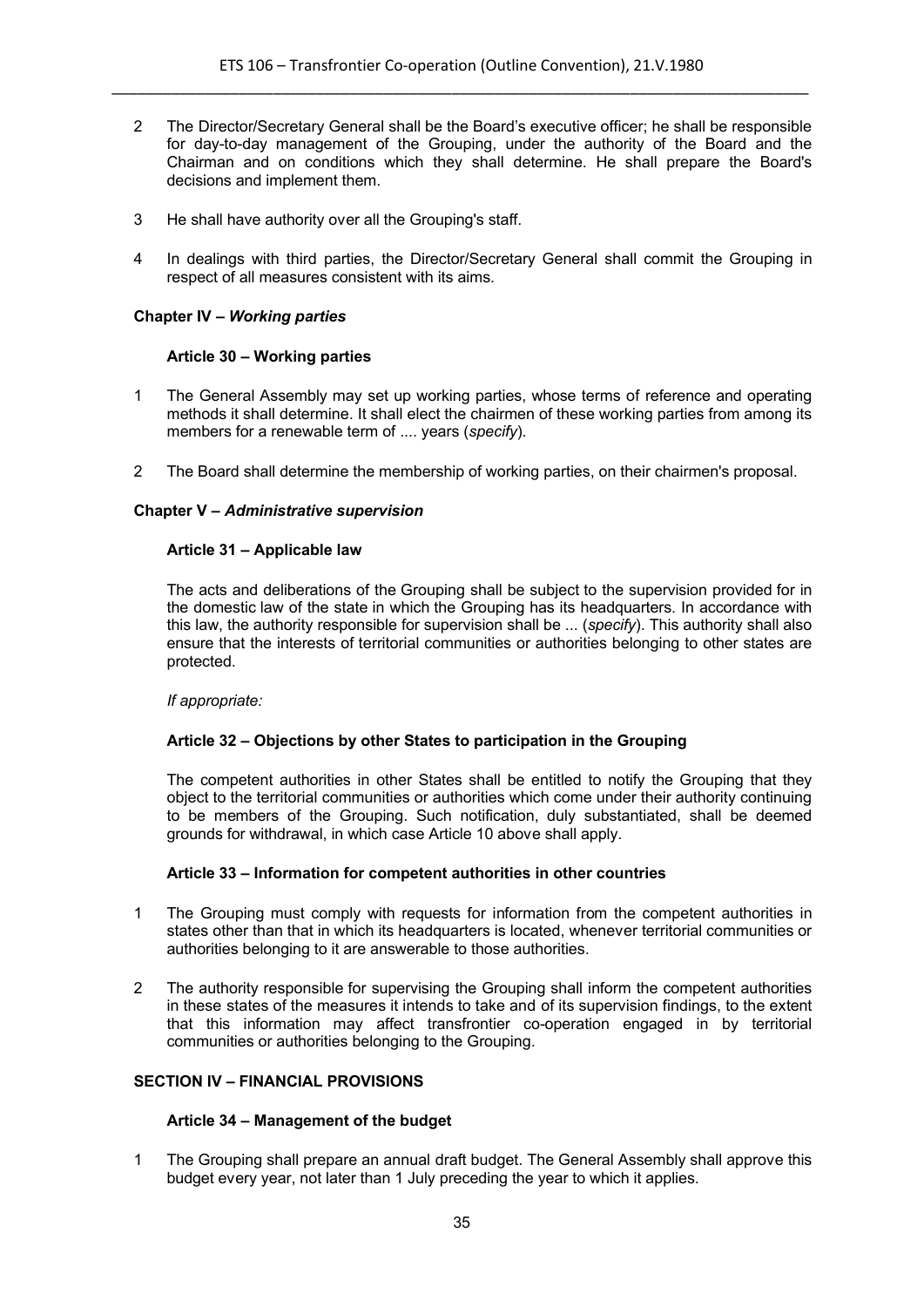- 2 The budget year shall coincide with the calendar year. Exceptionally, the first year shall begin on the date on which these Statutes come into force and end on 31 December of the same year.
- 3 If there is a deficit at the end of the year, each member shall be required, within a period of ... months (*specify*) of approval of the accounts, to pay into the Grouping's funds a sum equal to its share. Exceptionally, if an income surplus is recorded, this shall be carried forward to the following year. If such surpluses recur, financial contributions in subsequent years shall be reduced accordingly.

# **Article 35 – Book-keeping**

The Grouping's accounts shall be kept and managed in accordance with the public/private law (*delete as appropriate*) of the State in which its headquarters is located.

# **Article 36 – Financial supervision**

Every year, the General Assembly shall formally approve a balance sheet and profit and loss account which have been certified correct by independent auditors not later than 1 July of the year following the year to which they apply.

The independent auditors shall be appointed for a period of ... years (*specify*) by the General Assembly, which shall determine their fees.

The documents enclosed with notices convening meetings of the General Assembly shall include the reports of the Board and the independent auditors, as well as the balance sheet and profit and loss account.

# **Article 37 – Recovery of incorrect payments**

The authority responsible for supervising the Grouping shall have access to all vouchers relating to expenditure made out of public subsidies.

In cases where these funds have been used in a manner inconsistent with their intended purpose, the Grouping shall make every effort to recover them from the final beneficiaries and refund them.

# **Article 38 – Taxation**

The Grouping and its contract staff shall be subject to the tax laws of the State in which the Grouping has its headquarters.

# **SECTION V – EXTENSION, WINDING UP, LIQUIDATION**

# **Article 39 – Winding up, extension**

- 1 The Grouping shall be wound up ipso facto either when the period for which it was established has expired or upon termination of the activity which it aimed to achieve. It may also be wound up ahead of time by the General Assembly.
- 2 The Grouping's duration may be extended on one or more occasions for a period not exceeding that for which it was originally set up.
- 3 Decisions to extend the Grouping's duration or wind it up early shall be taken by a majority of ................ (*to be specified*).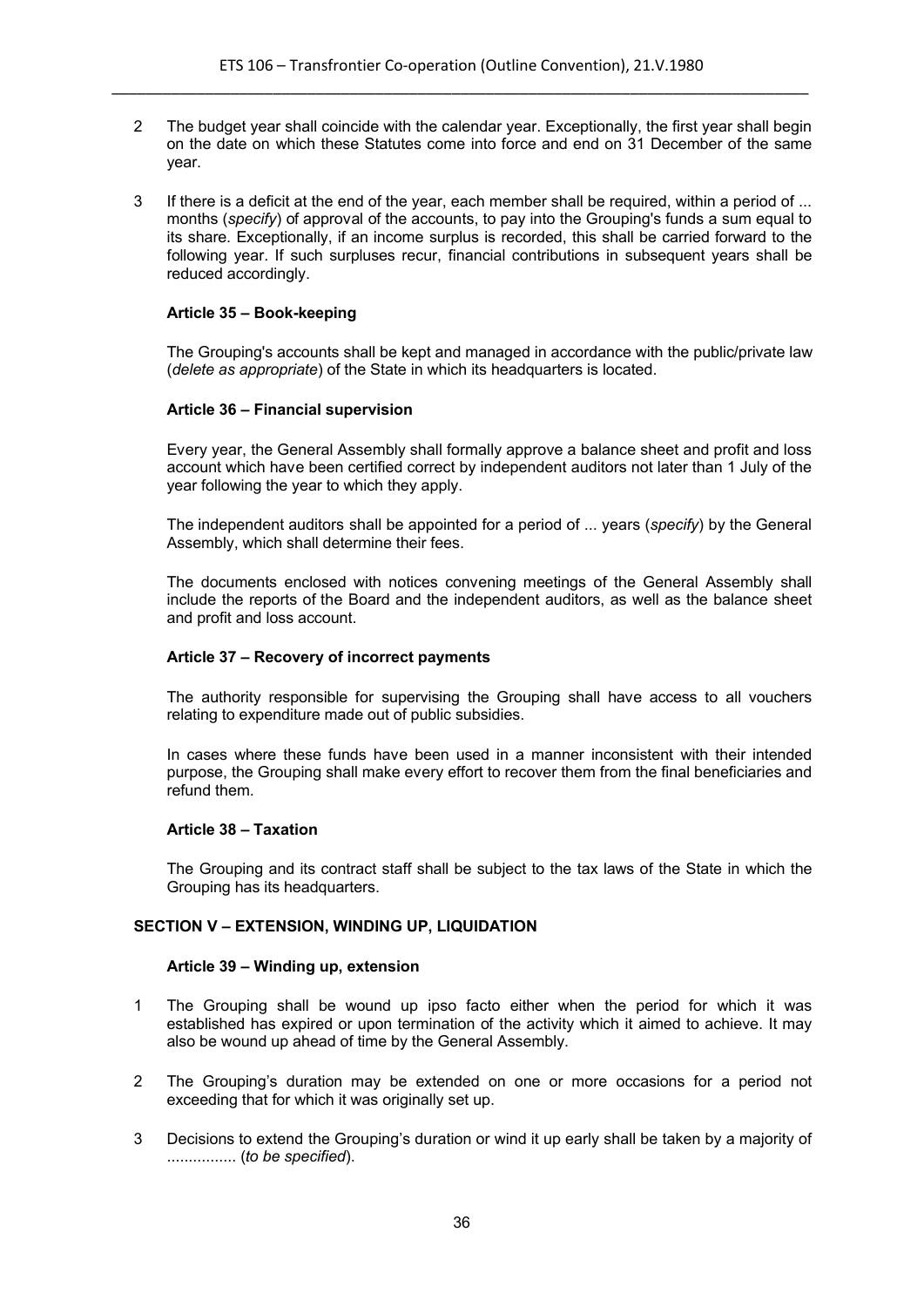# **Article 40 – Liquidation**

- 1 Winding up of the Grouping shall entail its liquidation. It shall retain legal personality for purposes of the liquidation, until such time as this is completed.
- 2 The General Assembly shall determine the practical details of liquidation and appoint one or more liquidators. The Board's functions shall cease, once these appointments have been made.
- 3 A supplementary agreement between the members of the Grouping shall determine the rights and obligations of each after the Grouping has been wound up, having regard to loans and guarantees which shall be honoured through to term. When the last contract expires, the liquidators shall divide surplus assets or, if the assets are insufficient, outstanding liabilities between the Grouping members in proportion to their previous holdings.

# **SECTION VI – MISCELLANEOUS PROVISIONS**

# **Article 41 – Signature of texts**

All instruments which commit the Grouping vis-à-vis third parties shall be signed by the Chairman or in his absence by the Vice-Chairman and by a Board member from a state other than that of which the Chairman is a national, unless the Board has expressly given the Chairman, the Vice-Chairman, an individual Board member or the Director/Secretary General authority to sign.

# **Article 42 – Liability of statutory bodies and officers**

In accordance with the law of the state in which the Grouping's headquarters is located, the Chairman, Vice-Chairman, Board members and Director/Secretary General shall be jointly or severally liable, as appropriate, to the Grouping or third parties in respect of any violations of these Statutes or of faults committed in management of the Grouping.

# **Article 43 – Disputes**

Any dispute arising between the Grouping and one or more of its members concerning its functioning shall be judged by the court which has jurisdiction in the law of the state where the defendant is based.

# **Article 44 – Rules of procedures**

The rights and obligations of grouping members together with the operating means of the Grouping's bodies shall be set out in rules of procedure drawn up by the Board and approved by the General Assembly.

# **Article 45 – Language(s)**

These Statutes and the rules of procedure shall be drawn up in the language or languages which the domestic law of each Contracting Party prescribes for use in the acts and deliberations of territorial communities or authorities.

# **Article 46 - Amendments to the Statutes**

1 The Board and the territorial communities or authorities belonging to the Grouping may submit proposals for amendment of these Statutes to the General Assembly.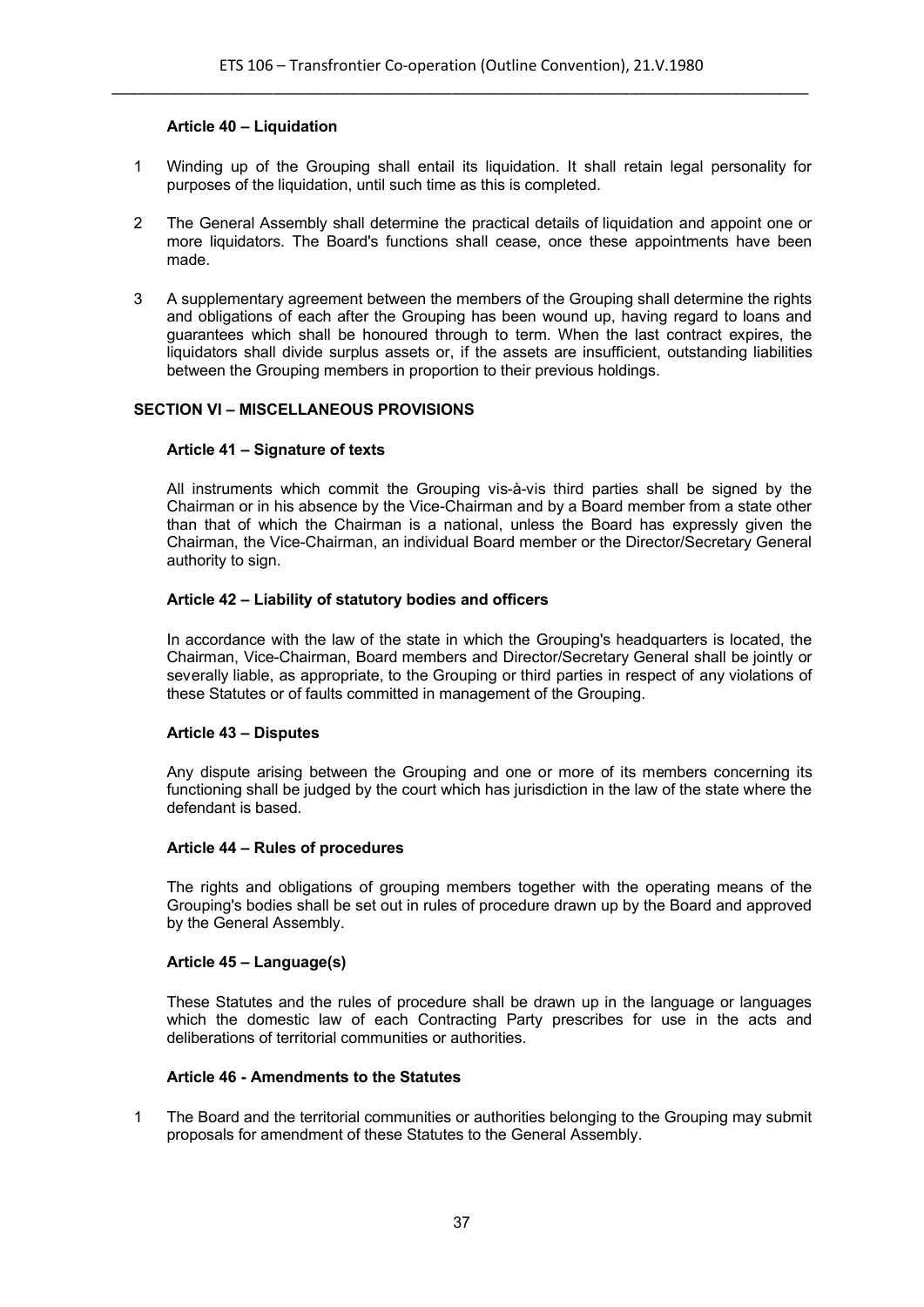2 Amendments to these Statutes shall require a ….. (*to be specified*) majority of the statutory membership of the General Assembly.

# **Article 47 – Entry into force**

The competent authorities in the states to which the territorial communities or authorities belong shall notify one another when the supervision procedures required in their domestic law for implementation of this transfrontier co-operation agreement have been completed. The agreement shall take effect on the first day of the month following the date of the last notification.

# **Final Article**

The parties shall undertake to inform the Secretary General of the Council of Europe of the conclusion of this transfrontier co-operation agreement and to send the text to him. Similarly, the parties shall notify the Secretary General if the Grouping's duration is extended or the Grouping is wound up.

# **SECTION VII – TRANSITIONAL PROVISIONS**

# **I Appointment of the first Board members**

The representatives of the Grouping's members, meeting in the General Assembly, shall appoint the following as members of the Board for a term of … years (*specify*):

a representing ……….:

– Mr or Mrs ………. (*surname, forename, address*)

– Mr or Mrs ………. (*surname, forename, address*)

**b** representing …………

– Mr or Mrs ………. (*surname, forename, address*)

– Mr or Mrs ………. (*surname, forename, address*)

# **II Appointment of the Chairman**

The General Assembly thus constituted shall appoint as Grouping Chairman Mr or Mrs ………. (*surname, forename, address*).

# **III Possibly: appointment of the Director/Secretary General**

Day-to-day management shall be entrusted for a period of … years (specify) to Mr or Mrs ………. (*surname, forename, address*).